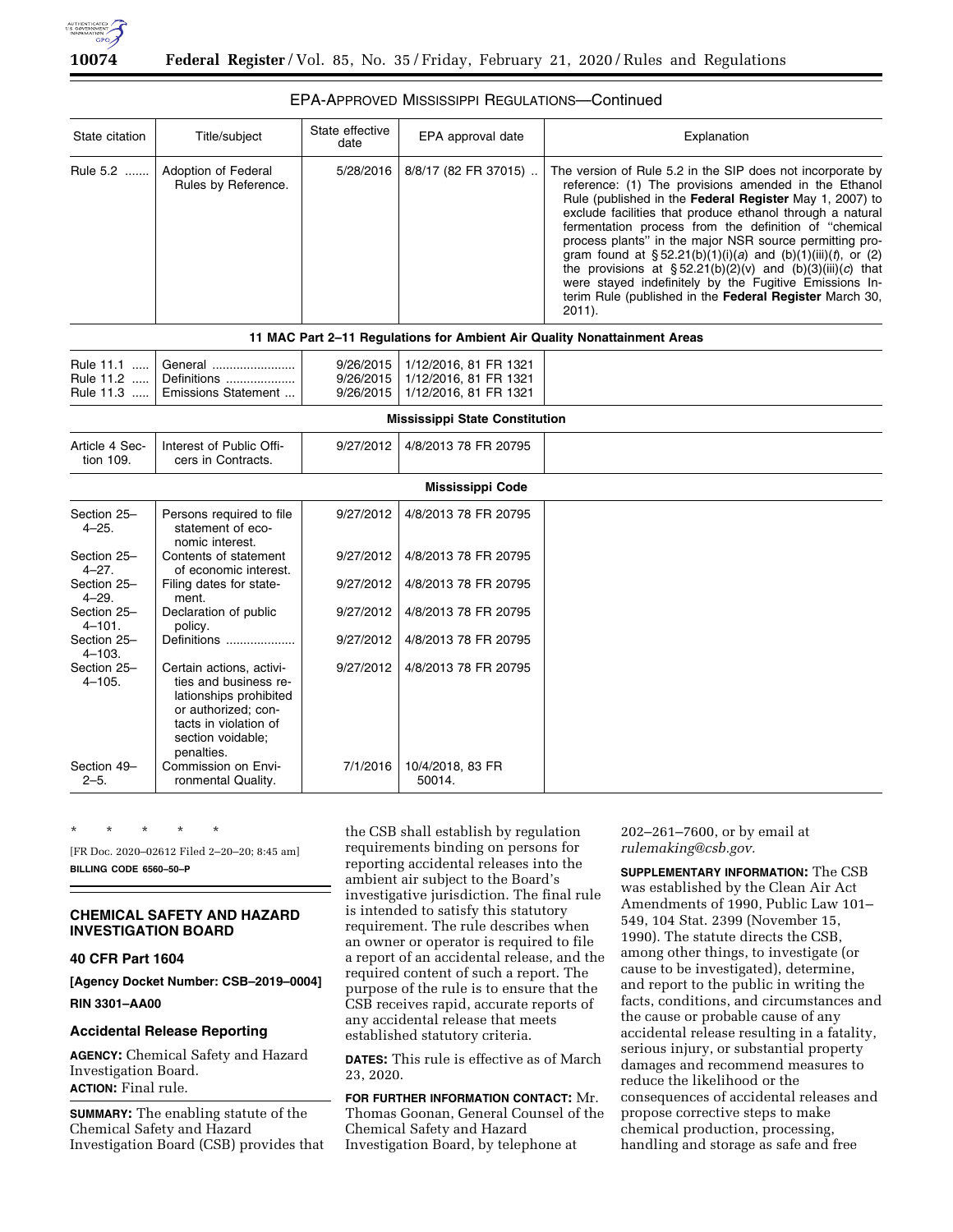from risk of injury as is possible. 42 U.S.C.  $7412(r)(6)(C)(i)$  and (ii).

The CSB's enabling legislation also includes a requirement that the CSB establish by regulation requirements binding on persons for reporting accidental releases into the ambient air subject to the Board's investigatory jurisdiction. Reporting releases to the National Response Center, in lieu of the Board directly, shall satisfy such regulations. The National Response Center shall promptly notify the Board of any releases which are within the Board's jurisdiction. 42 U.S.C. 7412(r)(6)(C)(iii).

Although the CSB's enabling legislation was enacted in 1990, the CSB did not begin operations until 1998. Since 1998, the CSB has not promulgated an accidental releasereporting requirement as envisioned in the CSB enabling legislation.

In 2004, the Department of Homeland Security (DHS) Inspector General recommended that the CSB implement the statutory reporting requirement: ''The CSB needs to refine its mechanism for learning of chemical incidents, and it should publish a regulation describing how the CSB will receive the notifications it needs.'' (Department of Homeland Security, Office of Inspector General, ''A Report on the Continuing Development of the U.S. Chemical Safety and Hazard Investigation Board,'' OIG–04–04, Jan. 2004, at 14.) In 2008, the Government Accountability Office (GAO) also recommended that the CSB fulfill its statutory obligation by issuing a reporting rule. (U.S. Government Accountability Office, ''Chemical Safety Board: Improvements in Management and Oversight Are Needed,'' GAO–08– 864R, Aug. 22, 2008, at 11.)

On June 25, 2009, the CSB submitted an advanced notice of proposed rulemaking (ANPRM) entitled ''Chemical Release Reporting,'' at 74 FR 30259–30263, June 25, 2009. The ANPRM outlined four potential approaches to accidental release reporting and requested additional information for developing a proposed rule. Specifically, the CSB sought comments in response to several specific questions, including but not limited to the following:

• Are there Federal, State, or local rules or programs for reporting chemical or other types of incidents that would be an appropriate model for the CSB to consider in developing a reporting requirement?

• Should an initial report be made to the CSB or the National Response Center?

• What information should be reported to the CSB?

• How soon after an accident should reporting occur?

• Should the rule be designed with distinct requirements for rapid notification of high-consequence incidents and more systematic (and slower) notification of other incidents? Id. at 30262.

In response to the ANPRM, the CSB received 27 comments from a variety of interested parties. These comments are included as part of the docket for this rulemaking and labeled for reference as CSB–ANPR0901–000001 to CSB– ANPR0901–000133.

On February 4, 2019, a U.S. District Court judge ordered the CSB to issue a rule requiring the reporting of accidental chemical releases to the CSB. See *Air Alliance of Houston, et al.* v. *U.S. Chemical Safety and Hazard Investigation Board,* 365 F. Supp. 3d 118 (D.D.C. Feb. 4, 2019). The court directed the CSB to promulgate a final rule within 12 months of the date of the court's final order.

On December 12, 2019, the CSB published a notice of proposed rulemaking and provided thirty days for public comment. 84 FR 67899, December 12, 2019.

In response to the proposed rule, the CSB received numerous comments from approximately 43 interested parties or groups. In light of these comments and additional analysis, the CSB has revised certain sections of the proposed rule which are reflected in the final rule adopted in this document.

## **Regulatory Requirements**

## **Unfunded Mandates Reform Act (2 U.S.C. Ch. 25)**

The Act does not apply to independent regulatory agencies, 2 U.S.C. 658(1). In any event, the rule does not contain a Federal mandate that may result in the expenditure by state, local, and tribal governments, in the aggregate, or by the private sector, of \$100,000,000 or more in any one year. Nor will it have a significant or unique effect on small governments.

## **Regulatory Flexibility Act (5 U.S.C. Ch. 6)**

The Regulatory Flexibility Act (RFA) requires Federal agencies to assess the impact of a rule on small entities and to consider less burdensome alternatives for rules that are expected to have a significant economic impact on a substantial number of small entities. 5 U.S.C. 603. However, an agency is not required to prepare such an analysis for a rule if the Agency head certifies that the rule will not, if promulgated, have a significant economic impact on a

substantial number of small entities. 5 U.S.C. 605(b). For the reasons discussed below, the CSB has certified to the SBA's Chief Counsel for Advocacy of the Small Business Administration (''SBA'') that the rule will not have a significant economic impact on a substantial number of small businesses, small governmental jurisdictions, or small organizations.

## *Summary of Rule*

As authorized by 42 U.S.C.  $7412(r)(6)(C)(iii)$ , the CSB is issuing a final rule to require an owner or operator of a stationary source to submit an accidental release report to the CSB. The d rule describes when an owner or operator is required to file a report of an accidental release, and the required content of such a report. The purpose of the rule is to ensure that the CSB receives rapid, accurate reports of any accidental release that meets established statutory criteria.

The accidental release reports will require only information that is already known or should be available to an owner/operator soon after an accidental release. To provide the owner/operator more time to gather the necessary information the final rule has increased the reporting window from four to eight hours. The required information is also limited in scope to critical information required for the CSB to make informed decisions about its jurisdiction, interagency coordination, and deployment decision-making. For example, paragraphs (a) through (e) require only minimal contact information and a basic description of the accidental release. Paragraph (g) requests the relevant Chemical Abstract Service (CAS) Registry Number associated with the chemical(s) involved in the accidental release. Paragraphs (h), (i), (j), and  $(l)(1)$ – $(3)$ include an important qualifier, ''if known.'' This qualifier recognizes that some or all of this information may not be known within eight hours of an accidental release. (See discussion under § 1604.3, Reporting an accidental release).

## **Economic Impact**

## *Small Entity Impact*

Although the CSB concluded that the rule will not have a significant economic impact on businesses, regardless of size, the CSB nevertheless estimated how many small businesses would be impacted by the proposed rule by using the following methodology.

In order to estimate the percentage of reports that would likely be filed by small businesses each year, the CSB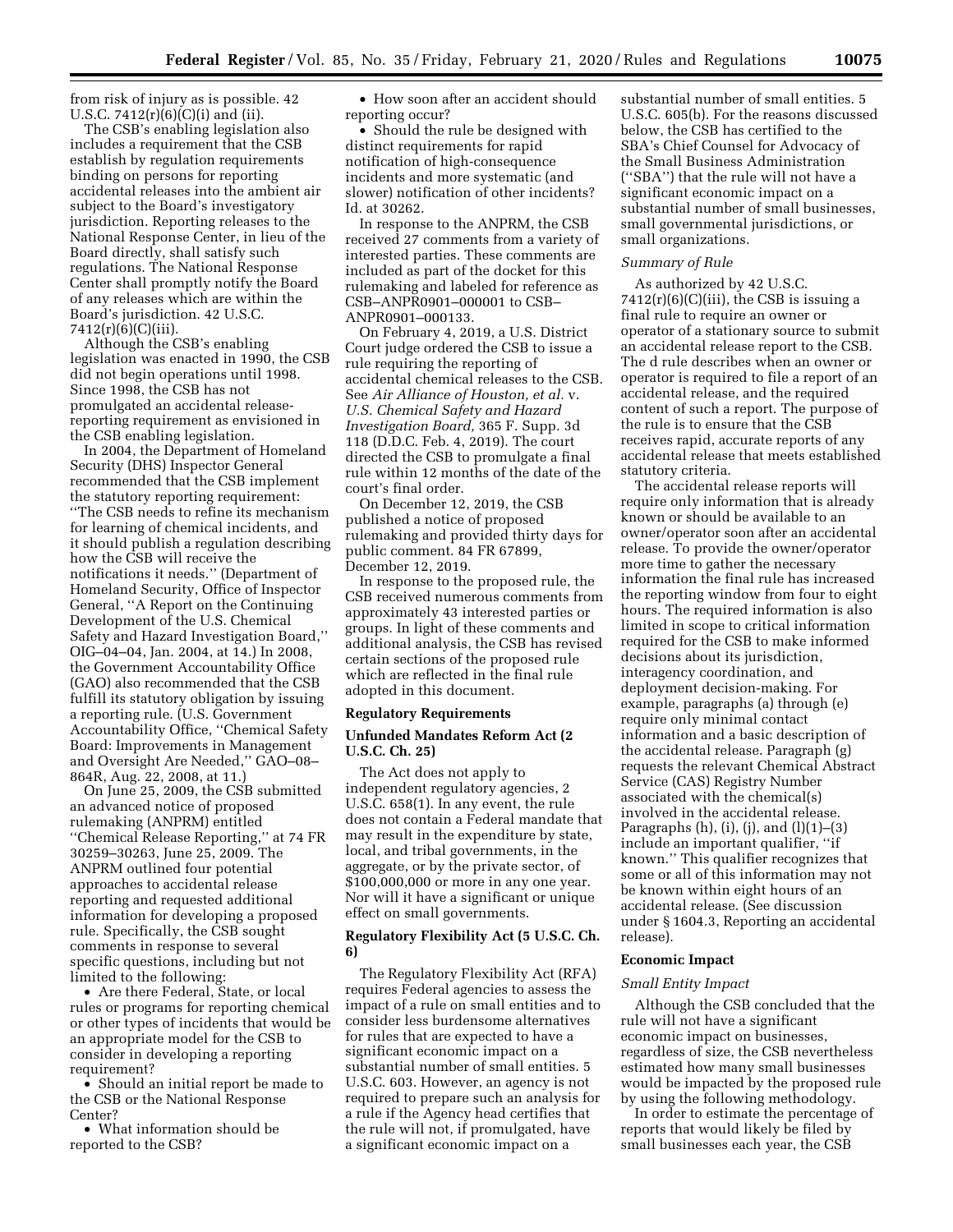reviewed the 1,923 accidental releases that occurred between 2009 and 2019 to determine how many releases could be matched to an NAICS code and how many distinct NAICS codes were represented. Of the 1,923 incidents, approximately 85 percent (1,625) had a NAICS code identifier. The 1,625 events were distributed among 441 distinct, six-digit NAICS codes.1

Because of the distribution of accidental releases among so many different NAICS codes, the CSB focused its analysis on the business types most likely to be impacted by the proposed rule: firms with NAICS codes that appeared most often in the dataset. The CSB sorted the 1,625 releases with a NAICS code into three segments: (1) NAICS codes which appeared at least 10 times in the dataset; (2) NAICS codes which appeared between 5–9 times, and (3) NAICS codes that appeared less than

5 times. The CSB concluded that a total of 19 NAICS codes appeared 10 or more times and represented 423 separate incidents, or 26% of the 1,923 events recorded in the database.

The 19 NAICS codes with at least 10 events over the pertinent time period are listed in Table 2 below. The CSB used these 19 codes as a sample to assess impact on small businesses. The CSB assumed that releases fell evenly across all businesses within each NAICS code. Based on the total number of reports for each code (column 2), the CSB calculated the percentage of accidental releases occurring within each of the 19 most frequent NAICS codes in relation to the total number of 1,923 incidents in the database. This information is summarized in Table 2, column 3.

The CSB used the U.S. Small Business Administration Table of Small Business

Size Standards to determine the pertinent small business standard for each of the 19 NAICS categories.2 Depending on the NAICS code, a firm's status as a small business is determined by the number of employees or by annual revenue.3 The pertinent measure for each NAICS code, employment or revenue, is set out in Table 2 in the fourth and fifth columns.

The CSB determined the total number of firms in each category, and the total number of small firms in each category, by consulting the most recent census tables summarizing data for U.S. businesses. See Table 1, columns 6 and 7. The most recent data for businesses measured by employment is from 2016.4 The most recent data for businesses measured in terms of revenue is from 2012.5 The percentage of small businesses within each NAICS code is listed in the last column of Table 2.

| TABLE 1—RELEASES BY NAICS CATEGORIES IN TERMS OF FREQUENCY OF RELEASES 2009—2019 |
|----------------------------------------------------------------------------------|
|                                                                                  |

| <b>NAICS</b><br>code | NAICS industry name                                                             | Number<br>(percent) of<br>incidents in<br>sample<br>$(N=1,923)$ | Size standards<br>in millions of<br>dollars of<br>revenue<br>(2012) | Size standards<br>in number of<br>employees<br>(2016) | Total<br>firms | Small    | $\%$<br>Small |
|----------------------|---------------------------------------------------------------------------------|-----------------------------------------------------------------|---------------------------------------------------------------------|-------------------------------------------------------|----------------|----------|---------------|
| 324110               | Petroleum Refineries                                                            | 54 (2.8%)                                                       | N/A                                                                 | 1,500                                                 | 96             | $*51$    | 53            |
| 213112               | Support Activities for Oil and<br>Gas Operations.                               | 48 (2.5%)                                                       | \$42                                                                | N/A                                                   | 8,877          | 8,595    | 98            |
| 211111               | <b>Crude Petroleum and Natural</b><br>Gas Extraction.                           | 44 (2.3%)                                                       | N/A                                                                 | 1250                                                  | 5,658          | $*5,558$ | 98            |
| 424690               | Other Chemical and Allied<br>Products Merchant Whole-<br>salers.                | 28 (1.5%)                                                       | N/A                                                                 | 150                                                   | 5,912          | 5,410    | 92            |
| 213111               | Drilling oil and gas                                                            | $27(1.4\%)$                                                     | N/A                                                                 | 1000                                                  | 1.795          | $*1,754$ | 98            |
| 325199               | All Other Basic Organic<br>Chemical Manufacturing.                              | 24 (1.25%)                                                      | N/A                                                                 | 1,250                                                 | 584            | $*485$   | 83            |
| 325998               | All Other Miscellaneous<br>Chemical Product and Prep-<br>aration Manufacturing. | 24 (1.25%)                                                      | N/A                                                                 | 500                                                   | 1,005          | 924      | 92            |
| 325211               | <b>Plastics Material and Resin</b><br>Manufacturing.                            | 20 (1.04%)                                                      | N/A                                                                 | 1,250                                                 | 855            | *736     | 86            |
| 423930               | Recyclable Material Merchant<br>Wholesalers.                                    | 20 (1.04%)                                                      | N/A                                                                 | 100                                                   | 6,776          | 6569     | 97            |
| 331110               | Iron and Steel Mills                                                            | 22 (1.14%)                                                      | N/A                                                                 | 1,500                                                 | 442            | *372     | 84            |
| 221310               | Water Supply and Irrigation<br>Systems.                                         | 18 (.94%)                                                       | \$30                                                                | N/A                                                   | 3,293          | 3,243    | 98            |
| 424720               | Petroleum and Petroleum<br><b>Products Merchant Whole-</b><br>salers.           | 17 (.88%)                                                       | N/A                                                                 | 200                                                   | 1,690          | 1490     | 88            |
| 238910               | Site Preparation Contractors                                                    | 15 (.78%)                                                       | \$17                                                                | N/A                                                   | 33,806         | 33,324   | 98            |
| 311615               | Poultry Processing                                                              | 13 (.68%)                                                       | N/A                                                                 | 1,250                                                 | 317            | $*258$   | 81            |
| 325180               | All Other Basic Inorganic                                                       | 16(.8)                                                          | N/A                                                                 | 1000                                                  | 365            | 279      | 76            |
| 221320               | Sewage Treatment Facilities                                                     | 12 (.62%)                                                       | \$22                                                                | N/A                                                   | 398            | 370      | 93            |
| 237120               | Oil and Gas Pipeline and Re-<br>lated Structures Construc-<br>tion.             | 12 (.62%)                                                       | \$40                                                                | N/A                                                   | 1,779          | 1592     | 89            |
| 811111               | General Automotive Repair                                                       | 11 (.57%)                                                       | \$8                                                                 | N/A                                                   | 76,336         | 75,639   | 99            |
|                      |                                                                                 |                                                                 |                                                                     |                                                       |                |          |               |

<sup>1</sup>The CSB determined that a total of 253 NAICS codes appeared only one time over 10 years. Thus, 57% (253 out of 441) of the codes involved only one incident.

2U.S. Small Business Administration, Table of Small Business Size Standards Matched to North American Industry Classification System Codes (effective August 19, 2019), available at *https://*

*www.sba.gov/document/support-table-sizestandards.* 

3 Id. The SBA does set out some alternative measures for certain codes, but the CSB review used only standard measures.

4Number of Firms, Number of Establishments, Employment, and Annual Payroll by Enterprise Employment Size for the United States, All Industries: 2016 (released 12/18/2018), available at *https://www.census.gov/data/tables/2016/econ/ susb/2016-susb-annual.html.* 

5Number of Firms, Number of Establishments, Employment, Annual Payroll, and Estimated Receipts by Enterprise Receipt Sizes for the United States, All Industries: 2012 (released June 22, 2015), available at *https://www.census.gov/data/tables/ 2012/econ/susb/2012-susb-annual.html.*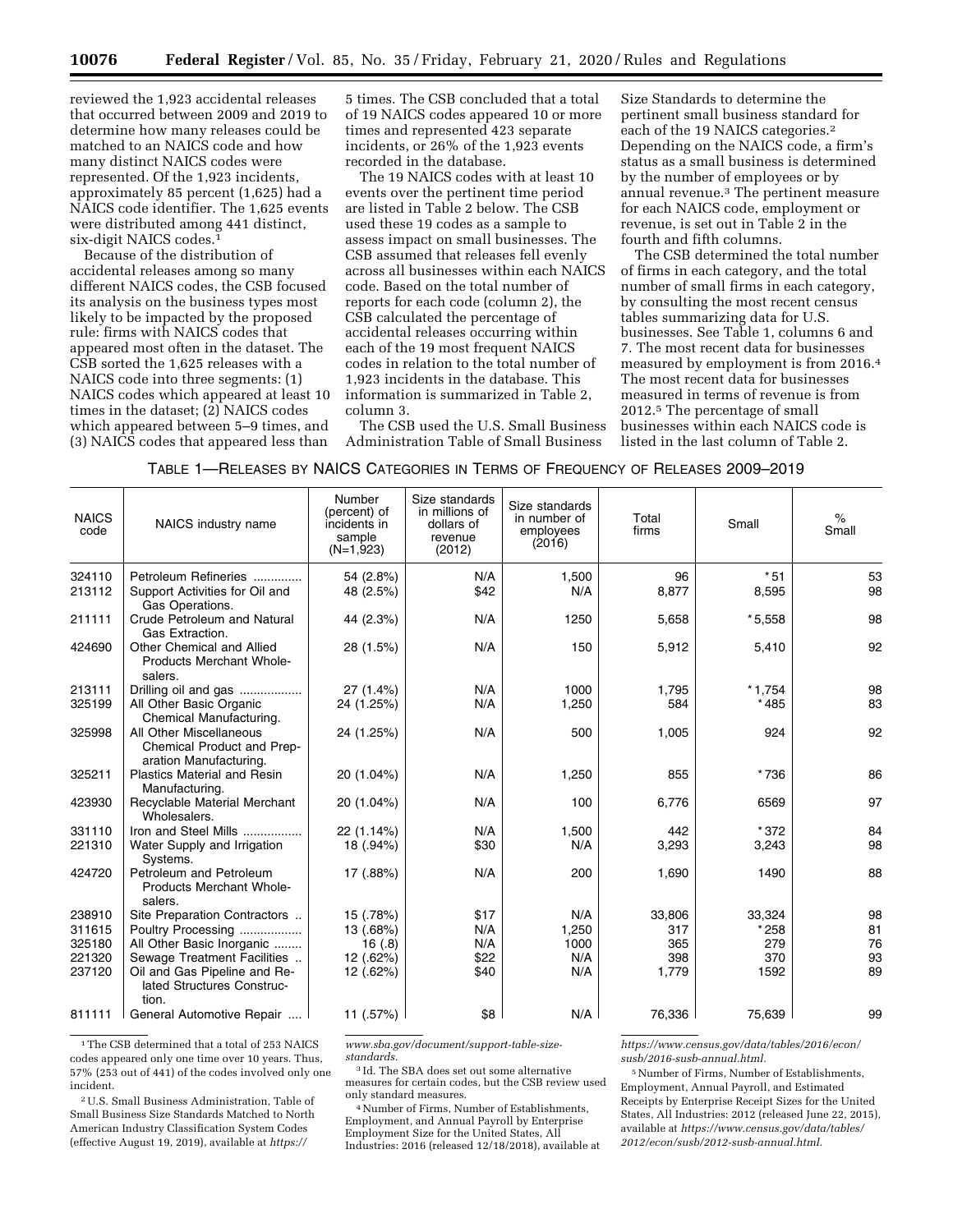TABLE 1—RELEASES BY NAICS CATEGORIES IN TERMS OF FREQUENCY OF RELEASES 2009–2019—Continued

| <b>NAICS</b><br>code | NAICS industry name                                | Number<br>(percent) of<br>incidents in<br>sample<br>$(N=1,923)$ | Size standards<br>in millions of<br>dollars of<br>revenue<br>(2012) | Size standards<br>in number of<br>employees<br>(2016) | Total<br>firms | Small  | $\%$<br>Small |
|----------------------|----------------------------------------------------|-----------------------------------------------------------------|---------------------------------------------------------------------|-------------------------------------------------------|----------------|--------|---------------|
| 713940               | <b>Fitness and Recreational</b><br>Sports Centers. | 10 (.52%)                                                       | \$8                                                                 | N/A                                                   | 24.775         | 24.348 | 98            |
|                      | Total                                              | 435 (23%)                                                       |                                                                     |                                                       |                |        |               |

Note 1: An asterisk appears next to numbers in the table that are estimates based on a lack of sufficiently specific census data. For example, the pertinent employment size standard for iron and steel mills set by the SBA is 1,500 employees. However, census data does not provide specific information on the number of firms with more than 1,500 employees. Instead, the highest category is 500 and more employees. Thus, for purposes of analysis, the firms with less than 500 employees were counted as small firms.

\* \* \* \* \*

The CSB then multiplied the percentage of small businesses within each category by the total number of reported releases in that category over the 10-year period. Table 2, column 7.

This number was then divided by 10 to obtain the number of reports anticipated each year on average from small businesses within each NAICS code.6 Table 2, column 8. Because the number of small business reports expected

annually is low, (covering a range from .91 to 4.7) for the sectors with the most identifiable releases, the CSB reasons that the impact in sectors with only a few releases over 10 years would be inconsequential.

| TABLE 2—EXPECTED ANNUAL REPORTS BURDEN BY SECTOR |
|--------------------------------------------------|
|--------------------------------------------------|

| <b>NAICS</b><br>code | NAICS industry name                                                                                | Total<br>businesses <sup>7</sup> | Small  | $\%$<br>Small | Expected<br>reports<br>$(2020 - 2030)$ | Expected<br>reports from<br>small<br>businesses<br>$(2020 - 2030)$ | Expected<br>annual<br>reports-small<br>business |
|----------------------|----------------------------------------------------------------------------------------------------|----------------------------------|--------|---------------|----------------------------------------|--------------------------------------------------------------------|-------------------------------------------------|
| 213112               | Support Activities for Oil and<br>Gas Operations.                                                  | 8,727                            | 8,596  | .98           | 48                                     | 47                                                                 | 4.7                                             |
| 211111               | Crude Petroleum and Natural<br>Gas Extraction.                                                     | 5,658                            | 5,558  | .98           | 44                                     | 43                                                                 | 4.32                                            |
| 324110               | Petroleum Refineries                                                                               | 96                               | 51     | .53           | 54                                     | 28.29                                                              | 2.87                                            |
| 213111               | Drilling Oil and Gas Oper-<br>ations.                                                              | 1,795                            | 1,754  | .98           | 27                                     | 27                                                                 | 2.64                                            |
| 325998               | Miscellaneous Chemical Prod-<br>uct & Preparation Manufac-<br>turing.                              | 1,005                            | 924    | .92           | 24                                     | 22                                                                 | 2.2                                             |
| 423930               | Recyclable Material Merchant<br>Wholesalers.                                                       | 6,776                            | 6,569  | .97           | 20                                     | 19.4                                                               | 1.94                                            |
| 325199               | All Other Basic Organic<br>Chemical Manufacturing.                                                 | 584                              | 485    | .83           | 24                                     | 20                                                                 | 1.99                                            |
| 331110               | Iron and Steel Mills                                                                               | 442                              | 372    | .84           | 22                                     | 18.48                                                              | 1.85                                            |
| 325211               | <b>Plastics Material and Resin</b><br>Manufacturing.                                               | 855                              | 736    | .86           | 20                                     | 17.2                                                               | 1.7                                             |
| 221310               | Water Supply and Irrigation<br>Systems.                                                            | 3,293                            | 3,243  | .98           | 18                                     | 17.6                                                               | 1.76                                            |
| 424690               | Other Chemical and Allied<br>Products Merchant Whole-<br>salers.                                   | 5,912                            | 5,410  | .92           | 17                                     | 15.64                                                              | 1.56                                            |
| 424720               | Petro, and Petro, Products<br>Merchant Wholesalers (ex-<br>cept Bulk Stations and Ter-<br>minals). | 1,690                            | 1,487  | .88           | 17                                     | 15                                                                 | 1.5                                             |
| 238910               | Site Preparation Contractors                                                                       | 34,153                           | 32,997 | .98           | 15                                     | 14.7                                                               | 1.47                                            |
| 325180               | All Other Basic Inorganic<br>Chemical Manufacturing.                                               | 365                              | 279    | .76           | 16                                     | 12.16                                                              | 1.22                                            |
| 221320               | Sewage Treatment Facilities                                                                        | 398                              | 370    | .93           | 12                                     | 11.2                                                               | 1.12                                            |
| 811111               | General Automotive Repair                                                                          | 76,336                           | 75,639 | .99           | 11                                     | 10.89                                                              | 1.08                                            |
| 237120               | Oil and Gas Pipeline and Re-<br>lated Structures Construc-<br>tion.                                | 1,779                            | 1,592  | .89           | 12                                     | 11                                                                 | 1.1                                             |
| 311615               | Poultry Processing                                                                                 | 317                              | 258    | .81           | 13                                     | 10.5                                                               | 1.0                                             |

<sup>&</sup>lt;sup>6</sup>The database covered approximately 10.5 years, but the CSB used 10 in its calculation for

simplicity.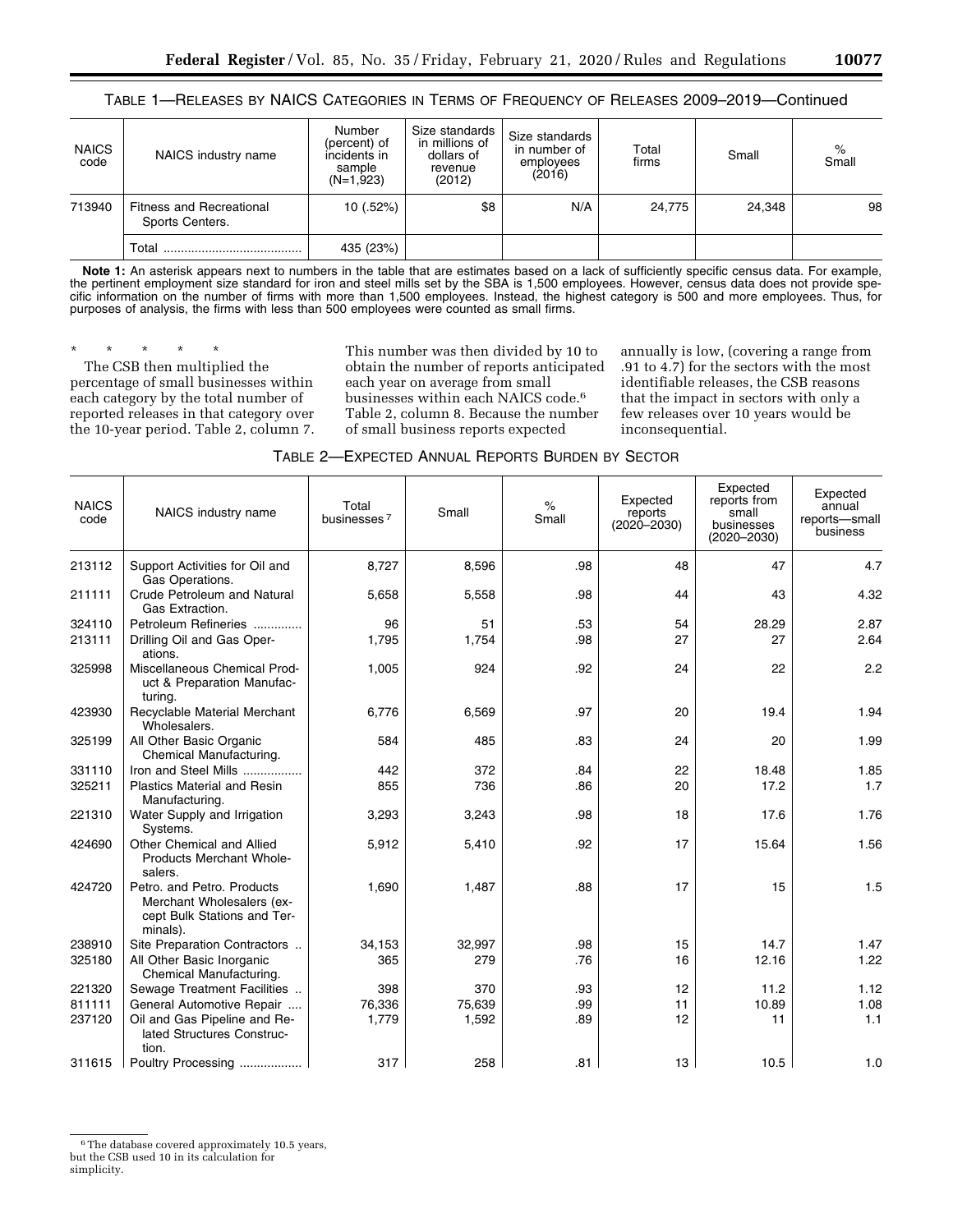| <b>NAICS</b><br>code | NAICS industry name                                | Total<br><b>businesses</b> | Small  | $\%$<br>Small | Expected<br>reports<br>$(2020 - 2030)$ | Expected<br>reports from<br>small<br>businesses<br>$(2020 - 2030)$ | Expected<br>annual<br>reports-small<br>business |
|----------------------|----------------------------------------------------|----------------------------|--------|---------------|----------------------------------------|--------------------------------------------------------------------|-------------------------------------------------|
| 713940               | <b>Fitness and Recreational</b><br>Sports Centers. | 24.775                     | 24.348 | .98           | 10                                     | 10                                                                 | .98                                             |

TABLE 2—EXPECTED ANNUAL REPORTS BURDEN BY SECTOR—Continued

<sup>7</sup> In order to calculate the number of small businesses, the CSB had to use two different census tables. If the size standard was based on revenue, the CSB relied on a 2012 table. If the size standard was based on employment, the CSB used the 2016 table.

## *Estimated Reports per Year*

The CSB identified 1,923 chemical accidents in its database that occurred between January 1, 2009, and July 15, 2019. Each of these incidents involved either a fatality or hospitalization. A copy of the CSB's database information regarding the 1,923 accidental releases is included in the docket for reference.8 The total number of annual incidents ranged from a low of 113 in 2017 to a high of 291 in 2012. Over 10.5 years, the average annual number of accidents was approximately 183. The median number of accidents per year was 169.

Because the database tracked hospitalizations (as opposed to the broader definition of serious injuries as defined in the proposed rule), it is possible that certain incidents where there was no death or hospitalization are not included in the database. In addition, it is possible that the CSB's data does not include a small number of accidental releases that resulted in a fatality. A release resulting in a fatality might have been missed if it was not reported to the National Response Center (NRC) pursuant to other law or not reported in the media.<sup>9</sup> For these reasons, the CSB recognizes that the annual average of 183 incidents may undercount a certain number of accidental releases which meet the CSB's statutory criteria. On the other hand, the past annual average does not take into account that a certain number of full reports will not be required under the proposed rule if a party has already reported the release to the NRC as required by the Comprehensive Environmental Response, Compensation, and Liability Act

(CERCLA). In light of all factors, the CSB increased its annual estimate of reports from the historic average of 183 to 200.

## *Burden Estimate-Time*

The CSB considered two areas of burden: Familiarization costs and reporting costs. The CSB estimated that it would take approximately 45 minutes for each firm to learn about the rule and when to report. The CSB considers this a one-time cost, which will be borne by all entities that might experience an accidental release, whether or not such a release occurs. The CSB also estimated that it would take each firm approximately 15 minutes to submit a report to the CSB following an accidental release.

The CSB compared forms the NRC uses to guide its operators in taking release information with questions similar to those included in the CSB's proposed form. The main difference is that the proposed CSB form had fewer data queries. The CSB asked NRC how long it typically took its operators to collect information from a caller reporting an accidental release. NRC explained it does have specific information concerning how the length of calls differ based on the type of report being made,10 but that it had more general information to share. NRC informed the CSB that it receives approximately 30,000 telephone reports each year, and the average time required for each operator to complete the call was approximately eight minutes. The CSB conducted two simulated accidental release phone calls in which the caller was asked for the same information as is required under the proposed rule. These simulated calls also took approximately 8 minutes. Thus, the available information

indicated that a phone submission would take approximately 8 minutes. In its judgment, the CSB estimated that it would take 2–3 additional minutes to complete a screen-fillable pdf form and email it to the CSB. To allow for some margin of error in its analysis, the CSB estimates that it will take approximately 15 minutes to submit a report, either by telephone or by emailing a form.

# *Burden Estimate-Cost*

The CSB then estimated an hourly labor cost to translate the time requirement into a cost figure. In order to determine an appropriate hourly rate, the CSB identified six relevant occupation codes, the annual mean wage, and the mean hourly wage for each, based on the Bureau of Labor Statistics' May 2018 National Occupational Employment and Wage Estimates United States.11 The CSB next combined the average hourly rate for each of the six classifications and divided that total by six. This calculation produced an average hourly rate of \$37.20. This information is summarized in Table 3 below.

The CSB then multiplied the average hourly wage (\$37.20) by the total time requirement for the first year of one (1) hour (45 minutes to learn about the rule and 15 minutes to submit a report). This calculation resulted in an estimated perbusiness compliance cost during the first year of \$37.20. However, not all businesses will need to file a report during the first year or each year thereafter. Further, some businesses who need to file a report each year will not have to submit a full report to the CSB if the firm has already reported the event to the NRC under CERCLA.

Based on the minimal per business cost, the CSB has concluded that the proposed rule will not have a significant economic impact on any business, regardless of size.

<sup>8</sup>Because of the CSB's limited resources and lack of available information, there are certain limitations to the information contained in the CSB database. The database was not designed to comprehensively collect statistically valid data concerning all accidental releases. Much of the information in the database comes from the first day of incident media reports. The CSB could only follow up on a limited number of events per year to verify information contained in the media reports.

<sup>&</sup>lt;sup>9</sup> During the relevant time period, the CSB relied on NRC reports and media surveillance search engines to identify releases of interest.

<sup>10</sup>The NRC receives reports under many different laws. When NRC receives a call, it does not ask questions based on the specific law. Rather, it asks for information based on the type of ''event.'' For example, there is an offshore release event category and an onshore facility release category. The NRC does not compare how long it takes to obtain information based on the nature of each event category.

<sup>11</sup>*https://www.bls.gov/oes/current/oes*\_*nat.htm*.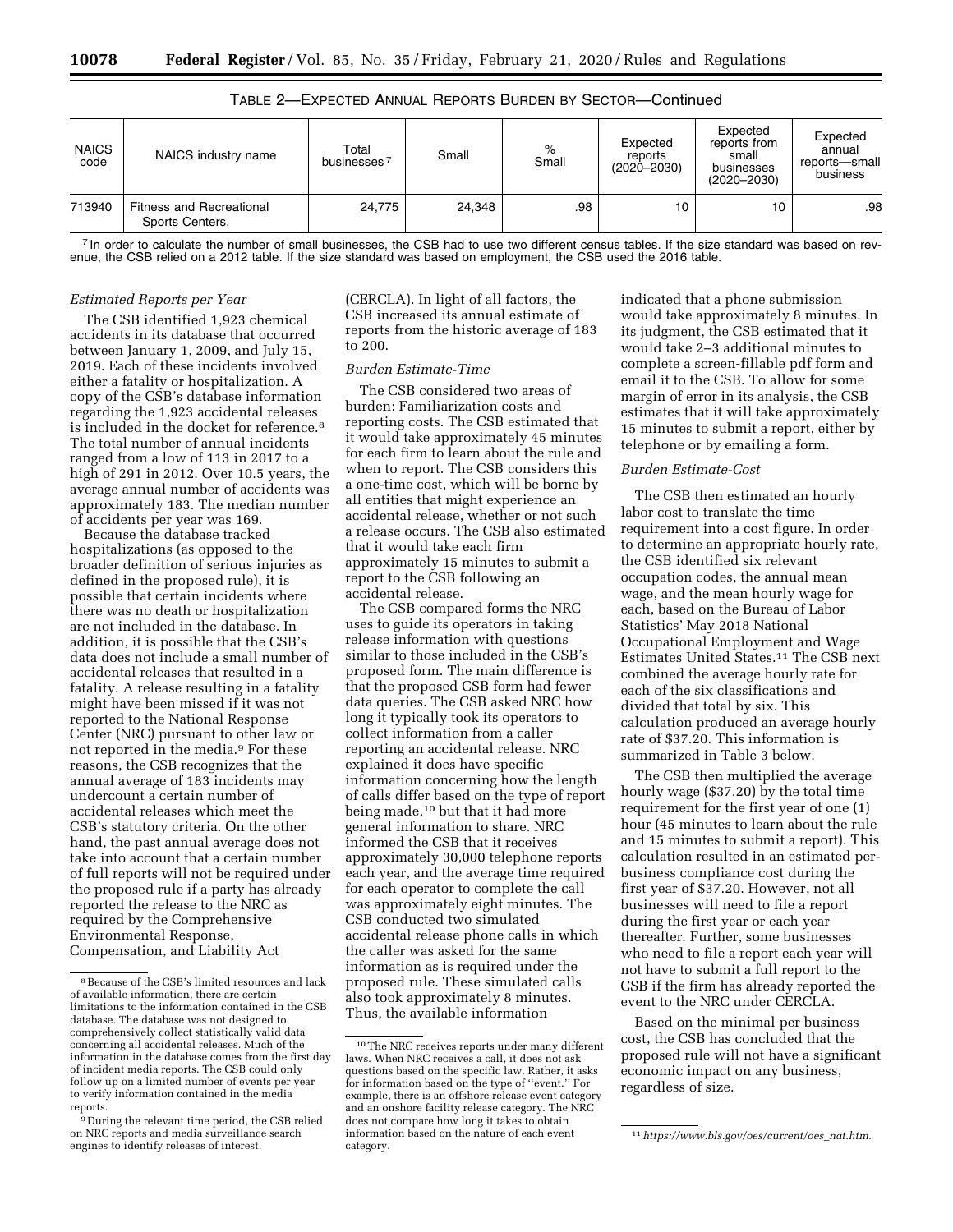| Occupational<br>code           | Occupation title | Mean<br>annual wage | Mean<br>hourly |
|--------------------------------|------------------|---------------------|----------------|
|                                |                  |                     |                |
| 13–1041                        |                  | \$72,520            | \$34.86        |
|                                |                  | 92.640              | 44.54          |
|                                |                  | 91.800              | 44.14          |
|                                |                  | 93.630              | 45.01          |
|                                |                  | 54.800              | 26.34          |
| 17-3026                        |                  | 58.860              | 28.30          |
| Composite Aver-<br>age Hourly. |                  |                     | 37.20          |

TABLE 3—OCCUPATIONAL CLASSIFICATIONS AND WAGES

<sup>12</sup> Includes health and safety engineers.<br><sup>13</sup> Except Mining Safety Engineers and Inspectors.

The CSB also requested comments on the threshold economic analysis, presented above, and its underlying assumptions. The CSB received a number of comments concerning the CSB's estimate of annual reports and the related burden of compliance. The CSB discusses these issues in more detail the preamble and has made revisions to the rule that address such concerns.

After reviewing the comments and making certain revisions to the final rule to address concerns, the CSB has concluded that this rule will not have a significant economic impact on a substantial number of small entities.

# **Paperwork Reduction Act (44 U.S.C. Ch. 35)**

The Paperwork Reduction Act of 1995 (44 U.S.C. 3501 *et seq.*) (PRA) provides that an agency generally cannot conduct or sponsor a collection of information, and no person is required to respond to, nor be subject to a penalty for, failure to comply with a collection of information unless that collection has obtained Office of Management and Budget (OMB) approval and displays a currently valid OMB Control Number.

The proposed rule also included the notice required under 5 CFR 1320.5(a)(1)(iv), which is reprinted below.

*Type of Information Collection:* New Collection.

*Title of the Collection:* Accidental release report.

*Summary of the Collection:* The proposed collection requires an owner/ operator of a stationary source to report information concerning an accidental release. Specific detail is provided in the proposed information collection request.

*Need for the information and proposed use of the information:* The CSB is required by law to issue an accidental release reporting rule. The CSB intends to use the information to learn of any accidental release within its jurisdiction and to plan how to respond to that particular accidental release.

*A description of the likely respondents:* The vast majority of respondents will be private sector businesses involved in the production, storage or handling of regulated substances or extremely hazardous substances.

*Estimated number of likely respondents per year:* 200.

*Proposed frequency of response to the collection of information:* Most respondents will only submit a response if an accidental release within the scope of the rule occurs during a given year. For the vast majority of potential respondents, the frequency of responses will likely be "none" in a given year.

*An estimate of the total annual reporting and recordkeeping burden:* 

*Reporting:* The CSB estimates that approximately 200 reports will be submitted each year, and that each report will take approximately 15 minutes for each respondent to complete and submit to the CSB. Thus, the CSB estimates the total annual labor burden each year for reporting parties will be approximately 50 hours.<sup>14</sup>

The CSB then estimated an hourly labor cost to translate the time requirement into an annual cost figure. In order to determine an appropriate hourly rate, the CSB identified six relevant occupational classifications, and the annual salary for each position, based on the Bureau of Labor Statistics' May 2018 National Occupational Employment and Wage Estimates. A full discussion of this calculation is included in the discussion above concerning the Regulatory Flexibility Act. Based on its analysis, the CSB estimated an hourly rate of \$37.20 was appropriate for purposes of estimated

labor cost. The CSB then multiplied the average hourly wage rate of \$37.20 by the total annual time estimate of 50 hours to determine its total annual cost estimate of \$1,860.00.

*Recordkeeping:* There is no recordkeeping requirement. \* \* \*

When the proposed rule was published, the CSB submitted its PRA package to OMB in accordance with 5 CFR 1320.5(a)(3). The proposed rule also provided notice that comments could be provided to OMB's Office of Information and Regulatory Affairs via email to *oira*\_*submission@omb.eop.gov,*  Attention: Desk Officer for the CSB. The notice also indicated the deadline for submitting such comments to OMB.

The notice explained that any interested person could also submit comments directly to the CSB regarding the accuracy of the provided burden estimates, and any suggested methods for minimizing respondent burden directly. Specifically, the notice asked commenters to:

• Evaluate whether the proposed collection of information is necessary for the proper performance of the functions of the agency, including whether the information will have practical utility;

• Evaluate the accuracy of the agency's estimate of the burden of the proposed collection of information, including the validity of the methodology and assumptions used;

• Address the potential to enhance the quality, utility, and clarity of the information to be collected; and

• Discuss options to minimize the burden of the collection of information on those who are to respond, including through the use of appropriate automated, electronic, mechanical, or other technological collection techniques or other forms of information technology, *e.g.,* permitting electronic submission of responses.

As of this date, the CSB has received one set of comments in response to the

<sup>14</sup>This estimate does not include first-year familiarization costs for potentially impacted firms to learn about the rule and its requirements. However, the first year familiarization cost calculation is addressed in the regulatory flexibility section of the preamble.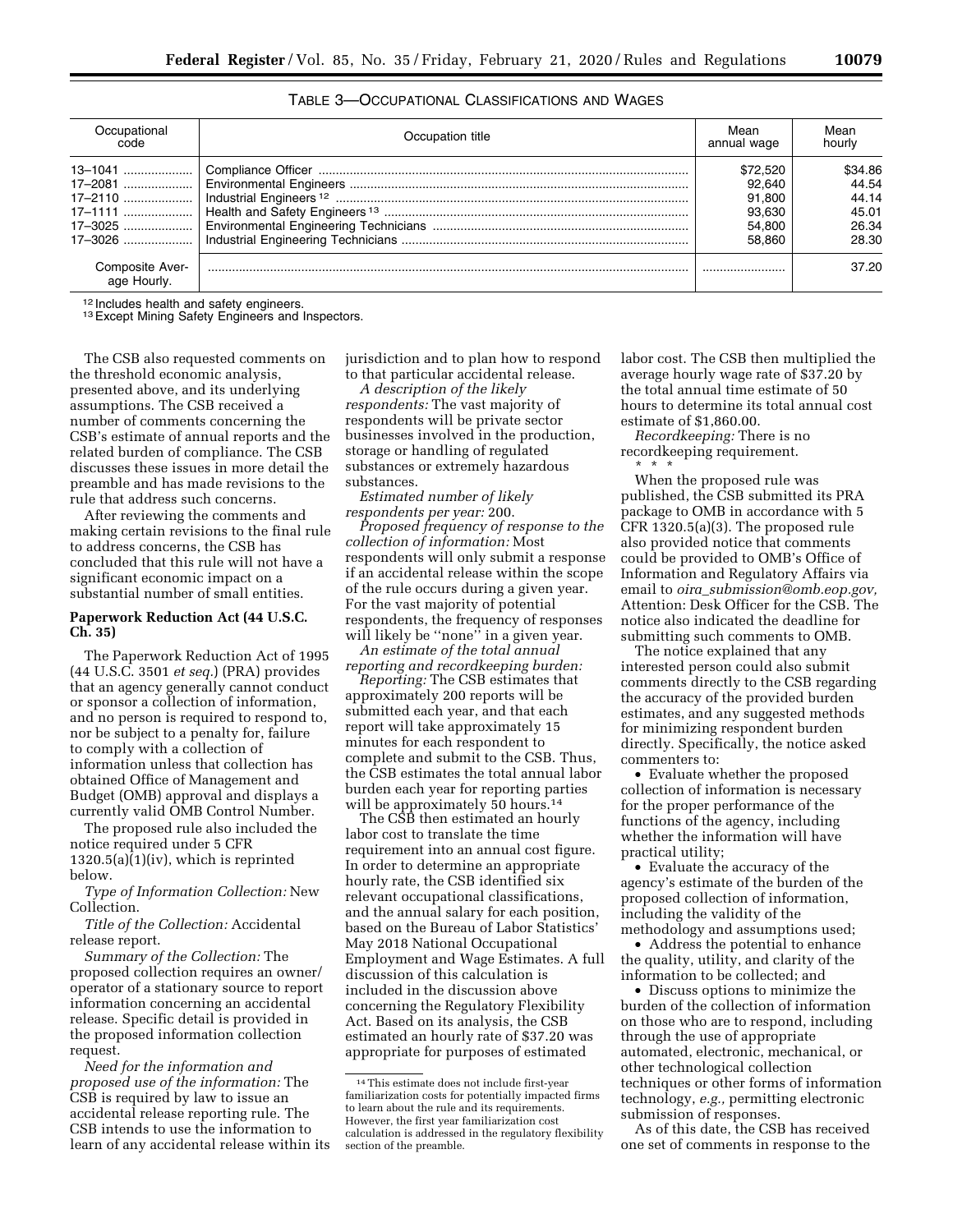notice which it has attempted to address in the preamble. As of this date, the CSB is still awaiting OMB's response to the CSB's PRA submission.

# **Small Business Regulatory Enforcement Fairness Act of 1996 (5 U.S.C. Ch. 6)**

The rule is not a major rule as defined by section 251 of the Small Business Regulatory Enforcement Fairness Act of 1996 (as amended), 5 U.S.C. 804. This rule will not result in an annual effect on the economy of \$100,000,000 or more; a major increase in costs or prices; or significant adverse effects on competition, employment, investment, productivity, innovation, or on the ability of United States-based enterprises to compete with foreignbased enterprises in domestic and export markets.

# **National Environmental Policy Act of 1969 (5 U.S.C. 804)**

The rule will not have a significant effect on the human environment. Accordingly, this rule is categorically excluded from environmental analysis under 43 CFR 46.210(i).

# **E-Government Act of 2002 (44 U.S.C. 3504)**

Section 206 of the E-Government Act requires agencies, to the extent practicable, to ensure that all information about that agency required to be published in the **Federal Register**  is also published on a publicly accessible website. All information about the CSB required to be published in the **Federal Register** may be accessed at *www.regulations.gov.* 

The E-Government Act requires, to the extent practicable, that agencies ensure that a publicly accessible Federal Government website contains electronic dockets for rulemakings under the Administrative Procedure Act of 1946 (5 U.S.C. 551, *et seq.*). Under this Act, an electronic docket consists of all submissions under section 553(c) of title 5, United States Code; and all other materials that by agency rule or practice are included in the rulemaking docket under section 553(c) of title 5, United States Code, whether or not submitted electronically. The electronic docket for this rulemaking is available at *www.regulations.gov.* 

## **Plain Writing Act of 2010 (5 U.S.C. 301)**

Under this Act, the term ''plain writing'' means writing that is clear, concise, well-organized, and follows other best practices appropriate to the subject or field and intended audience. To ensure that this rulemaking has been written in plain and clear language so that it can be used and understood by

the public, the CSB has modeled the language of this rule on the Federal Plain Language Guidelines.

# **National Technology Transfer and Advancement Act of 1995 Section 12(d) (NTTAA) (15 U.S.C. 272 Note)**

The NTTAA requires agencies to ''use technical standards that are developed or adopted by voluntary consensus standards bodies'' to carry out policy objectives determined by the agencies, unless they are ''inconsistent with applicable law or otherwise impractical.'' The CSB has determined that there are no voluntary consensus standards that are appropriate for use in the development of this rule.

# **Congressional Review Act**

Pursuant to the Congressional Review Act (5 U.S.C. 801 *et seq.*), the CSB will submit a report containing this rule and other required information to the U.S. Senate, the U.S. House of Representatives, and the Comptroller General of the United States. This action is not a ''major rule'' as defined by 5 U.S.C. 804(2).

## *Discussion*

This rule adds a new part to title 40 of the Code of Federal Regulations, which will appear as a new part 1604. The new part consists of six sections. Section 1604.1 states the purpose of the rule. Section 1604.2 sets forth key definitions. Section 1604.3 sets forth who must file a report and when. Section 1604.4 describes the information required in each report. Section 1604.5 implements the enforcement provisions authorized by 42 U.S.C. 7412(r)(6)(O). Section 1604.6 confirms that the procedure for seeking records obtained pursuant to the rule is governed by the Freedom of Information Act (FOIA), 5 U.S.C. 552, the CSB's procedural regulations for disclosure of records under the FOIA, 40 CFR part 1601, and other pertinent Federal disclosure laws. Before addressing comments and revisions in the final rule to these specific provisions, the CSB will address areas of general concern reflected in the comments.

# *The CSB's Rule Is Duplicative and Unnecessary*

The CSB received a number of comments which complained that the proposed rule was unnecessary, duplicated existing reporting requirements under other laws, would result in a flood of data the CSB could not handle,15 and divert resources from

the CSB's core mission of investigating and reporting on accidental releases.16 The CSB also received a number of comments that suggested that the CSB rely on information already submitted to the National Response Center (NRC). Other comments suggested that the CSB satisfy its requirements by relying on data collected by other Federal agencies—such as Occupational Safety and Health Administration (OSHA) and Environmental Protection Agency (EPA).

As a threshold matter, the CSB's response to comments concerning the necessity of the rule is simple. The CSB has a statutory duty, confirmed by court order, to issue a reporting rule despite concerns about its necessity or the duplication of existing requirements. At the same time, the CSB has considered comments and explored options for minimizing any burden that might be imposed by adding its own reporting requirement in addition to existing Federal requirements.

In 2013, President Obama issued Executive Order 13650, which established the Chemical Facility Safety and Security Working Group (Working Group). The goal of the Working Group was to improve coordination of Federal chemical safety and security efforts. In its 2014 report, ''Actions to Improve Chemical Facility Safety and Security— A Shared Commitment,'' the Working Group reported that stakeholders were concerned by duplicative Federal reporting and data requirements. The report (at p. viii.) noted that ''this duplication stems in part from multiple regulatory programs that developed and evolved over decades, with each incorporating technologies and data collection requirements independent of one another (often due to differing statutory requirements).'' The Working Group found ''there is no chemical security and safety data clearinghouse that contains all of the data points germane to all Federal agency regulations.'' Id.

In this rulemaking, the AFL–CIO submitted a comment which echoed the Working Group's report:

A number of agencies require some form of chemical accident reporting, including the National Response Center, OSHA, the EPA Risk Management Program, and the Coast Guard. Each has its own reporting procedures and deadlines, its own definition of a reportable accident, and its own lists of

<sup>15</sup>A comment from the ''CSB Coalition'' observed that the CSB only deployed to a small fraction of

the accidental releases the CSB identified from January 1, 2009 to July 15, 2019.

<sup>16</sup>One commenter worried that processing data from the rule would divert far too many of the CSB's limited resources to gathering and screening such information, rather than investigating and developing critical safety recommendations.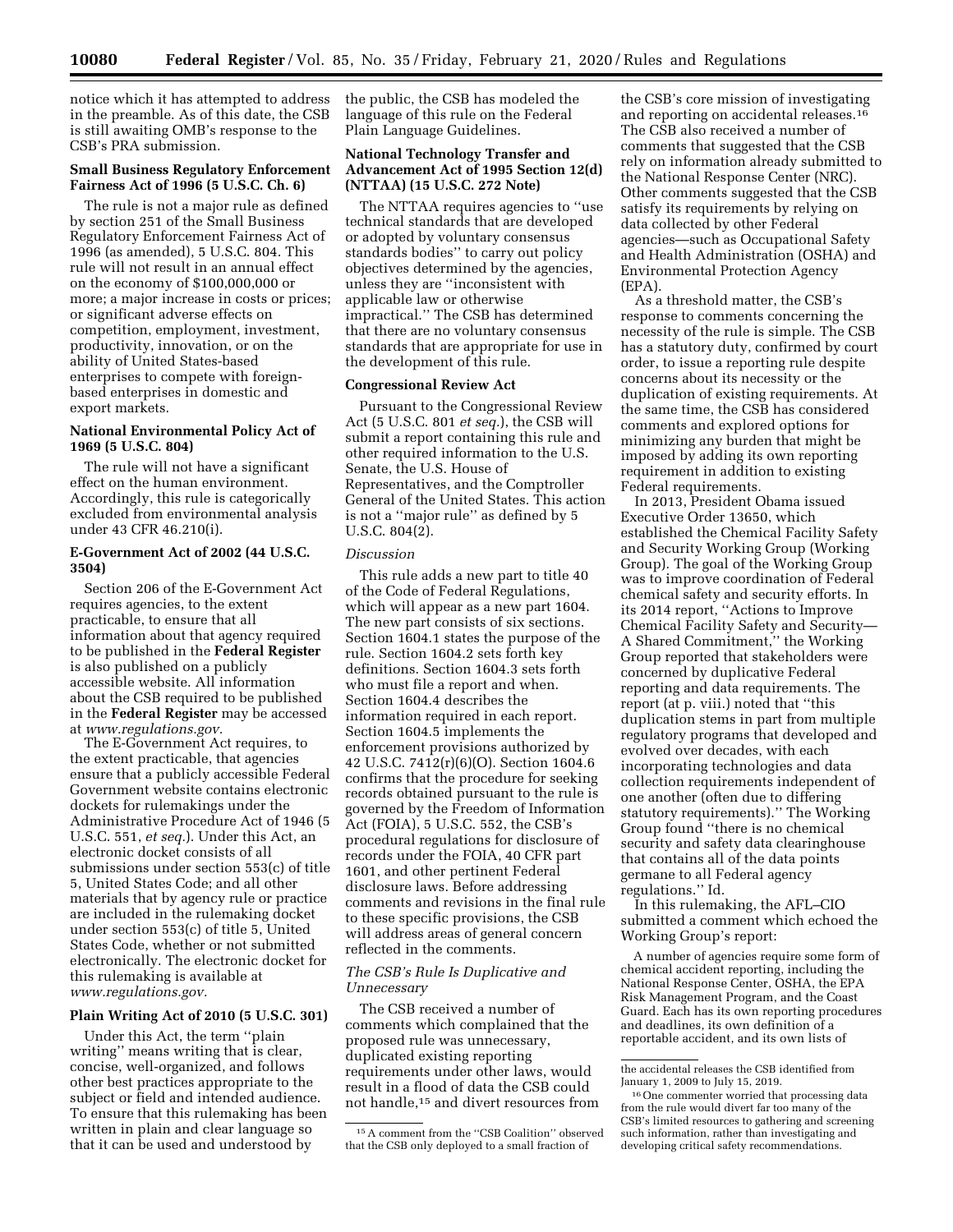covered facilities and chemicals. Much of the required information overlaps. This is an inefficient use of government resources, and it creates unnecessary burdens for owners/ operators, researchers, emergency responders and interested members of the public.

Accordingly, the CSB carefully considered various suggestions to avoid duplication of existing reporting requirements while ensuring that the CSB appropriately meets its statutory responsibility to issue a new Federal reporting requirement.

Many comments urged the CSB to rely on the NRC for information. For most of its existence, the CSB has received and reviewed NRC reports. Various parties file reports with NRC according to a number of laws, and the CSB reviews this information to determine if there has been an accidental release within the CSB's jurisdiction. In proposing this rule, the CSB considered whether accidents reported to the NRC under other laws 17 could reliably satisfy the CSB's notification requirements. The CSB concluded that reliance on information already reported to NRC would not satisfy its statutory obligation.

The CSB screened 1,923 incidents from 2010 to July 15, 2019 which resulted in an injury or fatality. The CSB compared NRC reports it received during that time period with the information it had collected through other means. The CSB found that it had matching NRC reports for only 13.16 percent (253) of the incidents the CSB had identified through other means. Moreover, of those matching reports, the CSB received notification of the incident from the media prior to receiving an NRC report 61% of the time.18 During the 10-year review period, the CSB concluded that the primary source of accidental release information was not NRC reports. Prior to proposing this rule, the CSB and NRC have consulted on ways to better utilize NRC information. While improvements can be made, some releases within the CSB's jurisdiction inevitably will not be reported to the NRC. One reason for this difference is that some laws do not require a report unless a threshold quantity of a regulated substance is released. Releases of less than a threshold quantity will not be reported to the NRC pursuant to those laws. However, the same release may have caused a death or serious injury within the jurisdiction of the CSB.<sup>19</sup> This

analysis supports a comment from the AFL–CIO that suggested the CSB rule should require that a report be filed with the CSB whether or not the accident was also reported to the National Response Center.

Commenters also suggested that the CSB rely on information from other agencies that collect similar information pursuant to other laws. For example, the U.S. Sugar Beet Association argued that the CSB should rely on reports that OSHA obtains under 29 CFR 1904.39 and that a separate report to the CSB should not be required. However, OSHA's reporting rule under 29 CFR 1904.39 does not capture all the accidental releases within the CSB's jurisdiction. For example, an accidental release may result in the death of a member of the general public but no death or injury to an OSHA covered employee. In that instance, there would be no report to OSHA. In addition, OSHA's reporting rule does not require information on serious injuries within the time frame required by the CSB.20

## *The CSB's Estimate of Burden Is Unrealistically Low*

Several commenters argued that the CSB's estimate of approximately 200 reports per year was unrealistically low. The reason for the low estimate, according to these comments, was that the CSB relied on one definition of ''serious injury'' for its estimate but proposed a different, broader definition of ''serious injury'' in the proposed rule. Specifically, the CSB based its estimate on accidental releases resulting in a death or hospitalization but proposed a definition of ''serious injury'' in its proposed rule that would require reports even if an accidental release did not result in a death or hospitalization. Because of this discrepancy, commenters argued that the definition of ''serious injury'' should be limited to fatalities and hospitalizations.

For example, the Coalition for Responsible Waste Incineration commented:

[T]he 200 reports per year used in the economic impact/burden assessment for the rule and other discussions is based on the OSHA reportable definition (fatality and hospitalization). The proposed definition falls more in line with recordable injuries. If this definition is used, there will be thousands of reports per year, not 200.

Based in large part on these concerns, the CSB has revised the definition of serious injury in the final rule to read

as follows: ''Serious injury means any injury or illness that results in death or in patient hospitalization.'' 21 The proposed definition of ''serious injury'' in the rule is now the same as the criteria used in developing the CSB's estimate in its RFA analysis.

This revision does not mean that the CSB agrees with comments that argued the original definition of ''serious injury'' would have resulted in thousands of additional accidental release reports each year. Those comments relied on either anecdotal information or on ''lost workday'' data from the Bureau of Labor Statistics (BLS). The CSB believes that estimates based on the BLS information greatly exaggerated the potential burden of a broader definition of serious injury.

For example, the American Forest and Paper Association based its estimate on 17,000 lost workday cases recorded in 2018 BLS data which was due to exposure to harmful substances. Based on this information, the Association concluded that the proposed definition of ''serious injury'' would generate thousands of accidental release reports every year. The CSB disagrees with that conclusion. The BLS data does not indicate the nature of the substance involved, or whether the exposure was the result of an accidental release or some other cause. Even if the CSB had retained its proposed definition of ''serious injury,'' the CSB believes that the estimates based on the BLS lost days cases are exaggerated.

In the past, the CSB has relied on broader injury criteria to help identify accidental releases within its jurisdiction. When the CSB employed this criteria, it did not identify thousands of events within its jurisdiction each year. Thus, the CSB will monitor information received under this rule and culled from public sources to further refine its criteria. For now, however, the CSB is confident that its revised definition of serious injury will capture all serious events which merit consideration for a possible agency deployment.

In addition to the concerns described above, the CSB received numerous comments on each section of the proposed rule. These comments and the CSB's responses are discussed below.

## **§ 1604.1 Purpose**

The purpose of the rule remains unchanged—to ensure that the CSB receives prompt notice of any accidental release within the CSB's investigatory jurisdiction. The purpose of the rule is

<sup>17</sup>A number of laws require that a report be sent to the NRC if a given event occurs.

<sup>18</sup>The CSB has added its analysis to the docket for this rulemaking.

<sup>19</sup>There may also be other factors that explain the CSBs findings.

<sup>20</sup>OSHA's rule does set an eight-hour deadline for reporting fatalities, but allows 24 hours for employers to submit reports related to inpatient hospitalizations. Compare 29 CFR 1904.39(a)(1) and (2).

<sup>21</sup>The CSB has also added a definition of ''in patient hospitalization'' to the final rule.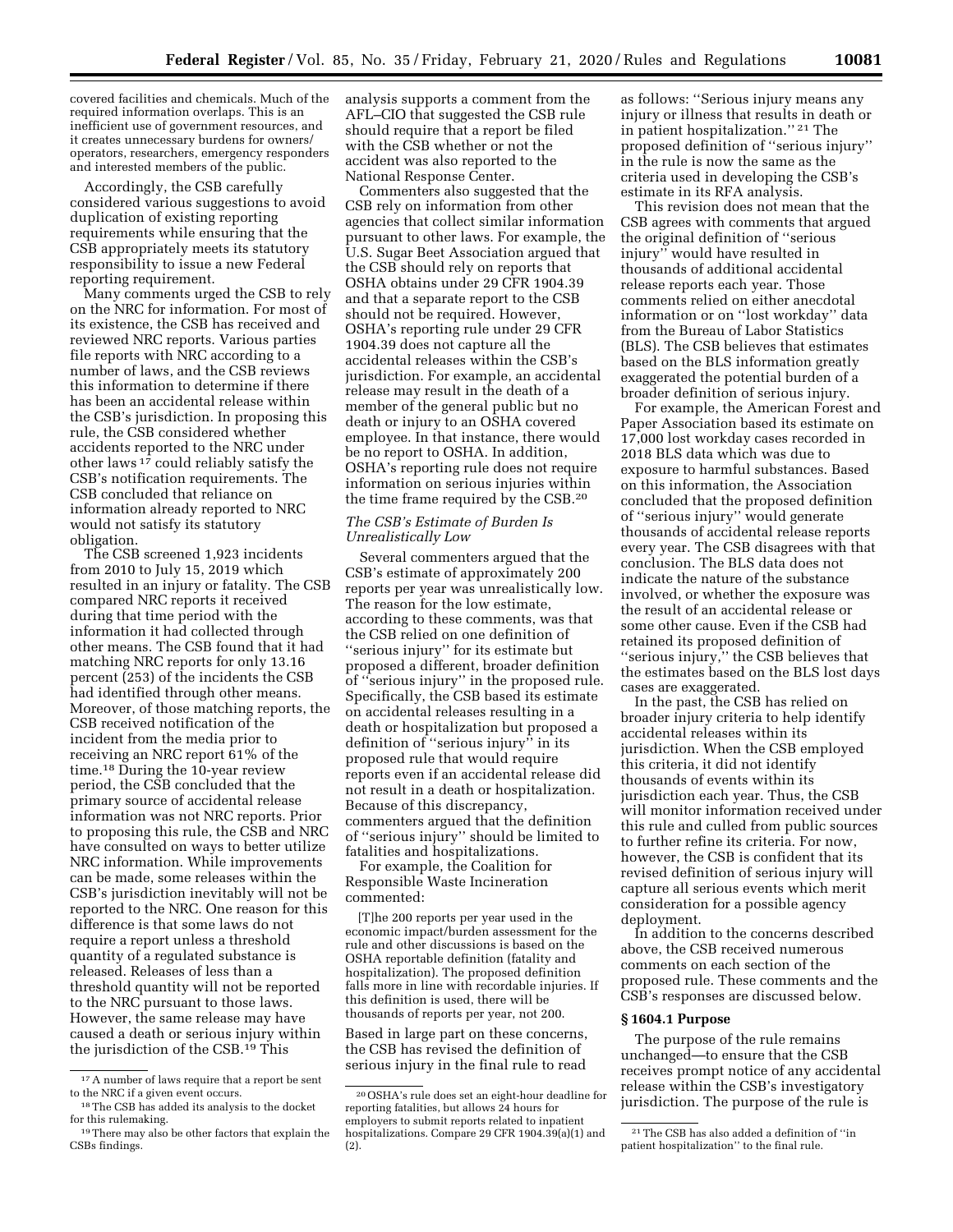to collect information useful to the CSB in assessing its jurisdiction and making deployment decisions. Some comments urged the CSB to employ its authority to obtain more detailed information on each accidental release in order to establish and maintain a comprehensive database that might be useful for several purposes. Other comments expressed concern that such an undertaking would divert the CSB's limited resource from its unique mission of conducting in depth safety investigations and making preventive recommendations. 22

As noted in the proposed rule, the CSB interprets its rulemaking authority as plainly focused on serving its investigative function—that is, to ensure that the CSB receives prompt notice of accidental releases within its jurisdiction. A broader interpretation is inconsistent with the plain meaning of 42 U.S.C. 7412 $(r)(6)(C)(iii)$ .<sup>23</sup>

In addition, there are already a variety of statutes designed to support broader data collection and analysis initiatives. There are also others laws, such as The Emergency Planning and Community Right to Know Act (EPCRA), are more tailored to making the public aware of information to mitigate risks and to enhance emergency preparedness.24 Thus, the final rule remains focused on ensuring that an owner/operator promptly reports an accidental release to the CSB.

# **§ 1604.2 Definitions**

Section 1604.2 establishes definitions for the final rule. As explained in the proposed rule, the CSB incorporated the following definitions that are established at 42 U.S.C. 7412(r)(2)(A)– (C): ''accidental release,'' ''stationary source," and "regulated substance." The CSB exercised its rulemaking authority to define certain other terms important to rule implementation.

23 In contrast, when Congress wants an agency to collect information for safety trend analysis and early warning of issues, it employs specific language to carry out such a purpose. *E.g.,* 49 U.S.C. 30166 (establishing clear authority for Secretary of Transportation to collect and analyze motor vehicle defect, accident and other information for purposes of trend analysis and prevention.)

24See section 303 of EPCRA.

Accidental release is defined as an unanticipated emission of a regulated substance or other extremely hazardous substance into the ambient air from a stationary source.

This proposed definition is adopted verbatim from 42 U.S.C. 7412(r)(2)(A). The CSB uses the statutory term ''accidental release'' throughout the rule to refer to an event meeting the specific statutory criteria under 42 U.S.C.  $7412(r)(2)(A)$ . To the extent there are references, in this or other related documents, to a ''chemical accident'' or ''incident,'' the context and specific facts will determine whether the event meets the statutory definition of an ''accidental release,'' or is instead employed generically to describe an event that may or may not satisfy the statutory definition of an accidental release.

One commenter suggested the CSB clarify that an explosion is not a per se accidental release. The rule does not indicate that an explosion is a per se accidental release. To the extent the commenter has a question or seeks clarification, the CSB may address the issue in guidance documents once the rule is final.

Another commenter wrote:

A literal reading of the definition of ''accidental release'' would indicate that the proposal only covers unanticipated releases. Consequently, if a person sustains a serious injury that results from an intentional release, such as an approved and controlled discharge, then it is not a CSB-reportable incident. The Board should clarify as to how those injuries would be addressed for reporting purposes.

Again, the CSB cannot revise the statutory definition of ''accidental release.'' In addition, the commenter's hypothetical appears to be a compliance question, not a comment on the substance of the proposed rule. The CSB may address the hypothetical in a future guidance document.

Another commenter complained that the statutory definition of accidental release incorporated into the rule contains no explanation of how the term as defined relates to various exemptions under other law such as CERCLA and EPCRA. The comment is not a proposal to revise the definition, which the CSB, of course, cannot do. Instead, the comment is a question for implementation guidance. In any event, if there is an accidental release as defined here which results in a death, serious injury, or substantial property damage, then the CSB expects that the release will be reported as required under this rule.

Ambient air is defined as any portion of the atmosphere inside, adjacent to, or

outside a stationary source. The CSB based this definition on the plain meaning of the words ''ambient'' and "air."<sup>25</sup> The proposed definition also took into account the specific purpose of the CSB and how this purpose differs from other programs established under the Clean Air Act Amendments of 1990.

In proposing this definition, the CSB distinguished its proposed definition from one adopted by the EPA in its rule implementing the National Primary and Secondary Ambient Air Quality Standards. The EPA defines ''ambient air'' as that portion of the atmosphere, external to buildings, to which the general public has access. 40 CFR 50.1(e). As the CSB explained, EPA's definition at 40 CFR 50.1(e) may work well for implementation of the National Primary and Secondary Ambient Air Quality Standards. However, use of the EPA's definition of ambient air in the CSB's rule would undercut a primary purpose of section 112 of the Clean Air Act Amendments of 1990—to protect workers inside structures at a stationary source.

Despite its explanation in the proposed rule, the CSB received several negative comments that argued the CSB's rule should use the EPA definition of ''ambient air'' at 40 CFR 50.1(e). One commenter asserted that both state and Federal courts have consistently understood, along with EPA, that ''ambient air'' refers to, at most, the unconfined portion of atmosphere or outdoor air. Another commenter observed that ''[e]ven if CSB's purpose is broader than the purpose of the National Ambient Air Quality Standards, as CSB asserts, that purpose cannot justify rewriting a statutory term, as CSB's interpretation accomplishes by including air inside stationary source.'' Another argued that ''[w]hen Congress has determined an agency should exercise jurisdiction over indoor air (inside a stationary source), it has clearly expressed that intent (see, *e.g.,* Radon Gas and Indoor Air Quality Research Act of 1986).''

The CSB disagrees with these comments. First, the CSB is not rewriting a ''statutory'' term as one comment suggested. While the term ''ambient air'' is used many times in the Clean Air Act, there is no statutory definition of ''ambient air'' under the Act. The CSB possesses the independent

<sup>22</sup>On a related note, a comment submitted by the American Chemistry Council raised a number of issues for further analysis, including the practical impact of the rule on board operations. ACC suggested that CSB conduct an analysis to determine whether the reporting regulation will, in fact, significantly improve the Board's investigation response time and is justified by the associated costs. Such an analysis is a useful suggestion but, must await implementation of the rule. The ACC had other comments concerning the CSB's historical database in comparison to other sources of chemical incident information. In its discussion of other comments, the CSB generally addressed this issue.

<sup>25</sup>The plain meaning of the phrase ''ambient air'' is defined by two words—ambient, meaning "existing or present on all sides" and "air," meaning ''the mixture of invisible odorless tasteless gases (as nitrogen and oxygen) that surrounds the earth'' (see, *e.g., https://www.merriam-webster.com/ dictionary/ambient; https://www.merriamwebster.com/dictionary/air*).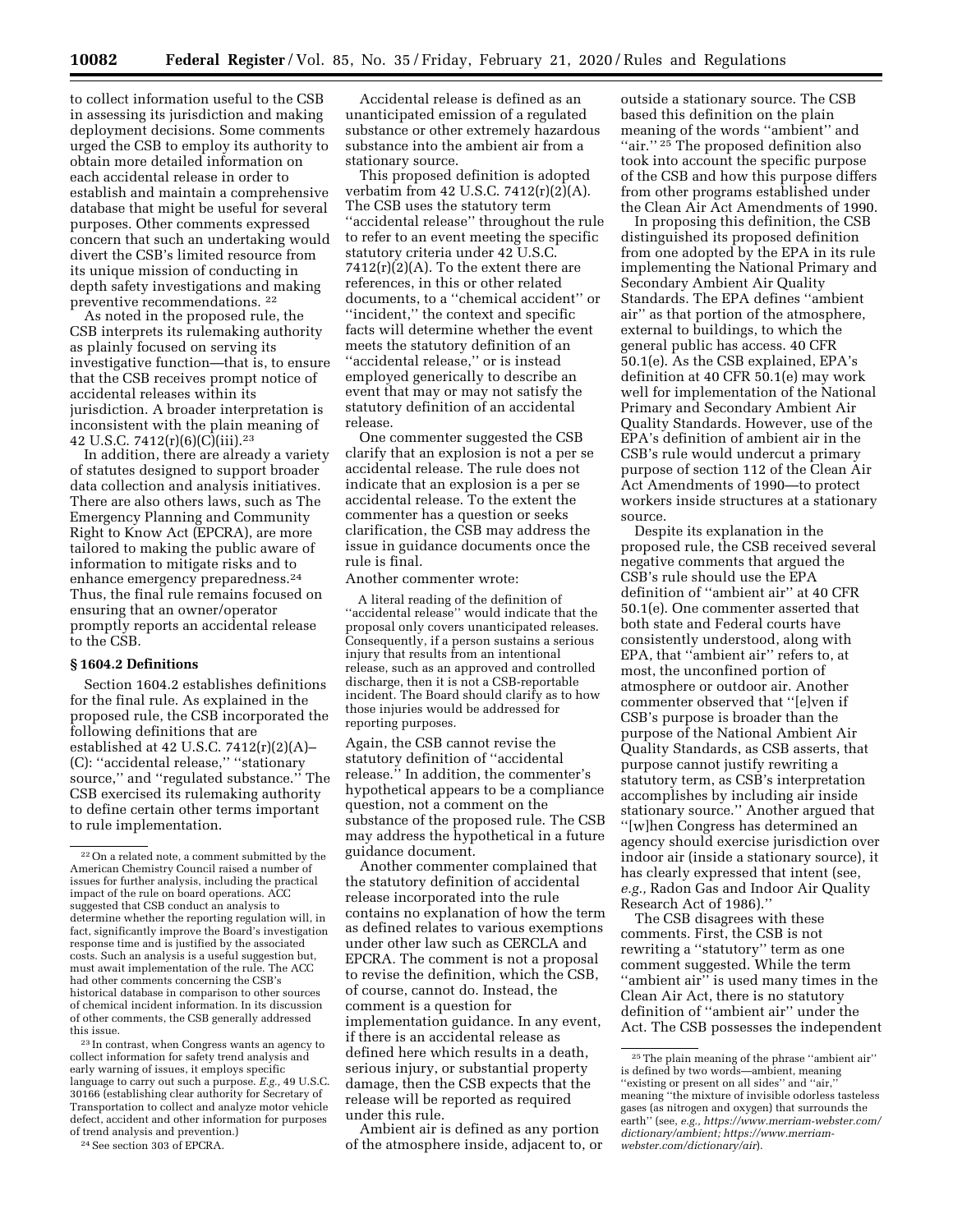authority to define the term as appropriate for purposes of implementing a reporting rule.

Moreover, the EPA's definition is not applicable to the implementation of the CSB's statute. Adopting EPA's definition would divest the CSB of jurisdiction if an accidental release were not ''exterior to buildings'' or into some areas ''to which the general public has access.'' Contrary to one comment, neither restriction is mandated by state or Federal courts. Thus, there is no legal requirement or rationale to use the EPA definition. Even the EPA has successfully argued that the 40 CFR 50.1(e) definition does not apply to other parts of the CAA. *United States* v. *O' Connell*, 2017 WL 4675775 (E. D. Wis. 2017).

The ''general public'' element of the EPA definition of ''ambient air'' would also add an additional jurisdictional hurdle not found in the CSB's enabling legislation.26 In *U.S.* v. *Transocean Deepwater Drilling, Inc.,* 936 F. Supp. 818, 832 (S. D. Texas, March 30, 2013), Transocean argued that the EPA definition divested the CSB of jurisdiction by reading into 40 CFR 50.1(e) a requirement that air be promptly accessible to the general public. The Court rejected this interpretation, noting that Transocean lacked any authority for the argument. Id.

The purpose of the CSB's enabling legislation is to serve the safety interests of members of the general public *and*  workers. If some form of ''general public'' requirement was read into the definition of ''ambient air,'' the CSB's statutory language concerning recommendations to OSHA would be meaningless. See, *e.g.,* 42 U.S.C. 7412(r)(6)(J).

Extremely hazardous substance is defined as any substance that may cause death, serious injury, or substantial property damages, including but not limited to any ''regulated substance'' at or below any threshold quantity set by the EPA Administrator under 42 U.S.C. 7412(r)(5).

The term ''extremely hazardous substance'' is not defined in the CSB's enabling legislation. However, the

relevant legislative history provides: ''The release of any substance which causes death or serious injury because of its acute toxic effect or as the result of explosion or fire or which causes substantial property damage by blast, fire, corrosion or other reaction would create a presumption that such substance is extremely hazardous.'' Sen. R. 101–228 at 139 (1989), reprinted in 1990 U.S.C.C.A.N. 3385, 3596. Although it is an important element, the specific property of a substance, such as flammability, toxicity, corrosivity, etc., does not always determine whether a substance is extremely hazardous. For example, a substance on its own may not be considered hazardous. When combined with other substances, however, the consequences may be lethal.

The CSB's proposed definition of ''extremely hazardous substance'' focused on the consequences of a substance when it is accidentally released. Thus, an ''extremely hazardous substance,'' by CSB's definition, includes any substance that alone, or in combination with other substances or factors, causes death, serious injury, or substantial property damages. The manner in which it inflicts such consequences may vary (fire, explosion, etc.) but what defines the substance as hazardous is its impact on people and the environment.

CSB's proposed rule explained that other laws or rules that define or list ''hazardous substance(s)'' provide useful guidance as to what is an ''extremely hazardous substance'' for purposes of the CSB's definition, but such lists or associated threshold quantities do not control the CSB's definition. Again, the pertinent legislative history supports an expansive definition:

Extremely hazardous substances would also include other agents which may or may not be listed or otherwise identified by any Government agency currently which may as the result short-term exposures associated with releases to the air cause death, injury or property damage due to their toxicity, reactivity, flammability, volatility or corrosivity.

S. Rep. 101–228 at 212 (1989), reprinted in 1990 U.S.C.C.A.N. 3385, 3596.

For example, the CSB asserted that its definition is not limited to substances listed as a ''regulated substance'' defined as such under 42 U.S.C 7412(r)(3).

The accidents which the Board is to investigate are those which result from the production, processing, handling or storage of a chemical substance (not limited to the extremely hazardous substances listed under subsection (c)) which result in a death,

serious injury, or substantial property damage.

S. Rep. 101–228 at 231 (1989), reprinted in 1990 U.S.C.C.A.N. 3385, 3615. Thus, ''[e]xtremely hazardous substances would include, but are not limited to, those substances which are specifically listed by the Administrator under subsection (c).'' S. Rep.101–228 at 212 (1989), reprinted in 1990 U.S.C.C.A.N. 3385, 3596.

Nor should the CSB definition be limited by threshold quantity limits set by other laws. A ''regulated substance'' includes a ''threshold quantity'' set by the Administrator under 42 U.S.C. 7412(r)(5). Limiting the CSB definition to threshold limits set by other laws would potentially lead to results inconsistent with the CSB's statutory purpose. For example, the accidental release of a ''regulated substance'' that does not meet a threshold quantity can still cause serious injuries and death. There is nothing in the statutory scheme to suggest that a death or serious injury caused by less than a threshold quantity of a ''regulated substance'' or other hazardous substance falls outside the CSB's investigatory jurisdiction.

To emphasize its broad definition and the inapplicability of a threshold limit, the CSB proposed definition of ''extremely hazardous substance'' includes the phrase ''including but not limited to any 'regulated substance' at or below any threshold quantity set by the EPA Administrator under 42 U.S.C.  $7412(r)(5)$ ." EPA's list of regulated substances is a regulation that applies only to owners or operators of stationary sources (see 40 CFR 68.10), not to an independent Federal agency. The EPA lists threshold amounts to determine when a facility owner must develop a Risk Management Plan. 40 CFR 68.150– 68.185. Whether a substance is, by definition, a ''regulated substance'' does not turn on the presence of a threshold amount of that substance. By the same token, whether a substance is, by definition, an extremely hazardous substance, does not turn on the amount of that substance involved in the accidental release.

Thus, the CSB's definition of extremely hazardous substance remains unchanged. The AFL–CIO expressed strong support for the CBS's proposed definition:

We strongly support the proposed definition of Extremely Hazardous Substance as any substance that may cause death, serious injury, or substantial property damage. We urge the CSB to resist pressure to tie the definition of one or more lists of regulated substances. For example, the lists contained in the OSHA Process Safety Management Standard and the EPA Risk

<sup>26</sup>On December 2, 2019, the EPA announced a revised interpretation of the term ''ambient air'' which excludes the atmosphere over land controlled by the source ''where the source employs measures, which may include physical barriers that are effective in precluding access to the land by the general public.'' The CSB is aware that the EPA has longstanding policy interpretations of ''general public'' for purposes of implementing other sections of the Clean Air Act. However, these policy interpretations are neither binding nor pertinent to the CSB's implementation of an accidental releasereporting rule under its statutory authority.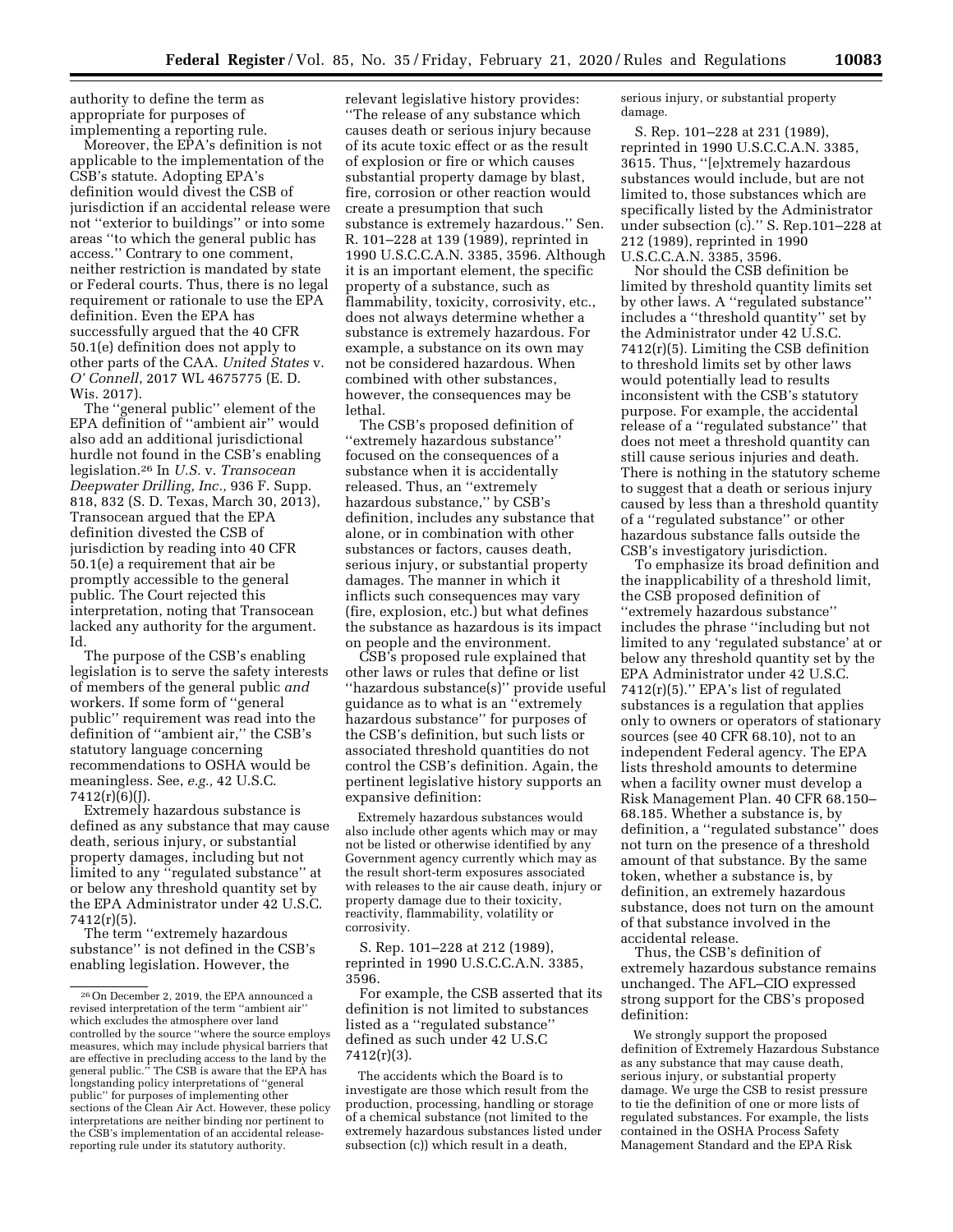Management Program regulations do not include most reactive substances. Neither includes ammonium nitrate, the chemical responsible for the April 17, 2013 explosion and fire at the West, Texas fertilizer storage and distribution facility, which took 14 lives. The CSB is not a regulatory agency. If a chemical accident has caused death, serious injury or substantial property damage it should be reported irrespective of whether the chemical is on some regulatory list.

Some comments suggest that the CSB tie its definition to existing lists of hazardous substances. This approach would frustrate a major purpose of the statute. A key function of the CSB is to make recommendations to the EPA about improving the rules designed to prevent chemical accidents. See 42 U.S.C. 7412(r)(6)(C)(ii), (H), (I), and (K); S. Rep. No. 101–228, at 229 (1989), 1990 U.S.C.C.A.N. 3385, 3613 (explaining the intent that the CSB serve as an ''organizational stimulus'' to EPA regulatory activity through the CSB's investigations and resulting recommendations.''). Such recommendations would include CSB suggestions to the Administrator to list new substances. Thus, the CSB was established specifically to look past established statutory criteria and already understood hazards. Rather, the hazard investigation function of the CSB includes identifying new, previously unknown hazards, even those caused by substances not yet discovered or in widespread use. A narrow definition of ''extremely hazardous substance'' based on previously established lists or narrow criteria would completely frustrate a key objective of the statute.

Other commenters expressed concern that the proposed definition of extremely hazardous substance could cause confusion. However, a number of factors persuade the CSB that owner/ operators will be able to readily apply the definition. The plain meaning of the term ''extremely hazardous'' provides clear direction. The various established regulatory lists and definitions provide extensive detail concerning known hazards. Finally, the CSB discussion here should provide ample guidance.

The CSB's consequence-based definition provides a bright line test. When there is an accidental release which results in a death or serious injury, there should rarely be confusion as to whether the substance involved was hazardous.27 Moreover, the CSB

will provide a grace period. The CSB can use such a grace period to establish additional explanatory guidance to owner/operators if that proves necessary.

Inpatient hospitalization is defined as a formal admission to the inpatient service of a hospital or clinic for care.

Owner or operator is defined as any person who owns, leases, operates, controls, or supervises a stationary source.

This proposed regulatory definition is adopted verbatim from 42 U.S.C. 7412(a)(9). As the enabling legislation recognizes, a stationary source may be under the ''common control'' of different entities. See 42 U.S.C. 7412(r)(2)(C). Multiple owners, leaseholders, or operators can exist alongside each other in complex business relationships such that a stationary source may be considered under the common control of two or more entities. Therefore, this definition applies to any person or entity who owns, leases, operates, controls, or supervises a stationary source, and can include parties with a joint interest, partnership interest, partial ownership interest, co-ownership interest, or any otherwise co-responsible parties who, in some manner, share in the ownership, leasing, operation, control or supervision of a stationary source.

These parties are in the best position to coordinate among themselves to determine which entity should file an accidental release report under this rule for an accidental release. For the purpose of efficiency, multiple owner/ operators may agree in advance or at the time of release to a single, consolidated report on behalf of one or more parties who are responsible for reporting an accidental release from a stationary source. Under the definition provided, the owner(s) and operator(s) decide for themselves how best to meet the requirements of the rule, as long as an accidental release report is submitted by one of the parties following an accidental release.

One commenter suggested that the CSB should be clear that only one report is required. If the owner/operators cannot agree on who should file the consolidated report, all owner/operators are required to file individual reports. In response to this comment, the CSB has added a new paragraph (d) to § 1604.3 to clarify reporting options when there are multiple owner/operators.28

Accordingly, the final rule adds new § 1604.3(d), while moving the existing paragraph (d) to (e).

Property damage is defined as damage to, or the destruction of, tangible public or private property, including loss of use of that property.

This definition is well-established for purposes of commercial liability insurance policies, and therefore most owner/operators should be familiar with its meaning and have no difficulty in determining whether there has been any property damage. In addition, the proposed definition confirms that pertinent property damage is not limited to the stationary source, but also includes damage to private property (*e.g.,* homes) and public property outside the stationary source.

Several comments suggested changes to the proposed definition of ''property damage.'' Several commenters disagreed that ''loss of use'' of property should be considered property damage. Another commenter suggested that only permanent loss of use should be within the definition. Another suggested that the CSB include a definition of ''loss of use.''

The CSB declines to adopt these comments. If property sustains enough damage so that it cannot be properly used, that clearly amounts to damages just as the complete destruction amounts to damages. Obviously, if the property can be repaired and returned to service, the damage would be lessened. But all of these types of damage should be estimated and figured into whether the damage amounted to ''substantial'' property damage, *i.e.,* over \$1,000,000.

Another commenter urged the CSB to count only property damage ''directly resulting from the incident'' for purposes of the \$1 million threshold for ''substantial'' property damage. The CSB declines to adopt this suggestion, because it would create serious definitional issues in determining whether the damage ''directly resulted from'' the incident. Moreover, indirect damage can be just as costly or disruptive as direct damage, however defined.

Finally, another commenter urged the CSB to exclude ''business interruption costs'' as a criterion for accident reporting. The CSB did not explicitly make business interruption costs a reportable item, but if property damage leads to business interruption, that should be factored into calculating the overall costs of such damage.

Regulated substance is defined as any substance listed by the EPA Administrator pursuant to the authority of 42 U.S.C. 7412(r)(3).

<sup>27</sup>Some commenters suggested hypotheticals which could result from a broad definition of ''extremely hazardous substances.'' However, upon scrutiny, these hypotheticals are tied mostly to concerns about the definition of ''serious injury.'' When the revised, narrower definition of ''serious injury'' is taken into consideration, these hypotheticals are no longer problematic.

<sup>&</sup>lt;sup>28</sup> Because this new paragraph has been added, the final rule re-designates paragraph (d) in the proposed rule as paragraph (e).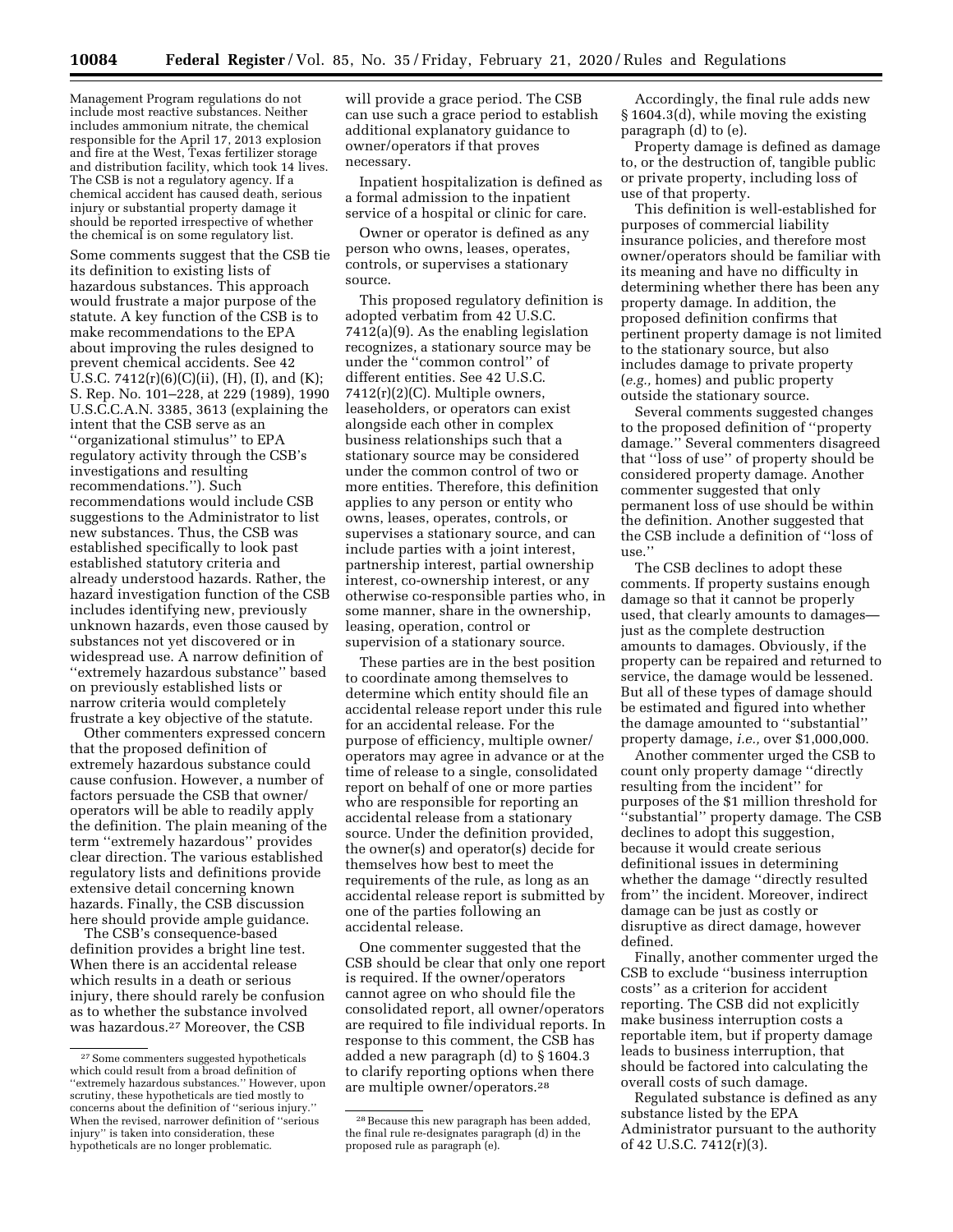This definition is based on the definition at 42 U.S.C. 7412(r)(2)(B). That definition simply refers to ''substances listed under paragraph (3).'' For clarity, the definition here refers to the full citation at  $42$  U.S.C.  $7412(r)(3)$ . The definition as set out in the rule is no different in substance than the one provided for under 42 U.S.C. 7412(r)(2)(B).

Nonetheless, one commenter expressed concern that the CSB's definition of ''regulated substance'' was an attempt to circumvent or supplant the EPA's authority to list a substance under 42 U.S.C. 7412(r)(3). The CSB definition does not alter EPA's authority to list substances under 42 U.S.C. 7412(r)(3) in any manner. The CSB may make recommendations to EPA concerning which substances should be listed. 42  $\overline{U}$ .S.C. 7412 $\left(\frac{r}{6}\right)\left(H\right)$ . However, the EPA Administrator decides what substances get listed.

Another commenter wrote that ''[f]or these regulations, the CSB needs to define 'regulated substance' as identical to each substance listed at 40 CFR 68.130.'' 29 There is no need for the CSB to replace the statutory definition with the proposed definition suggested by the commenter. For practical purposes, the definition of regulated substance in the rule refers to the same list that the Administrator maintains pursuant to the authority of 42 U.S.C. 7412(r)(3).

Serious injury is defined as any injury or illness if it results in death or inpatient hospitalization.

The definition of serious injury in the proposed rule was based on OSHA's regulations pertaining to Recording and Reporting Occupational Injuries and Illness, found at 29 CFR 1904.7.

As discussed above, many commenters criticized the proposed definition as overbroad and inconsistent with the CSB's burden estimate. The revised definition (''any injury or illness if it results in death or inpatient hospitalization'') addresses this criticism.

Stationary source is defined as any buildings, structures, equipment, installations or substance emitting stationary activities (i) which belong to the same industrial group, (ii) which are located on one or more contiguous properties, (iii) which are under the control of the same person (or persons under common control), and (iv) from which an accidental release may occur.

This definition is taken verbatim from 42 U.S.C. 7412(r)(2)(C). While this definition reiterates longstanding statutory language, the CSB notes that the phrase ''same industrial group'' requires some additional clarification. The CSB interprets this phrase as referring to ''industry group'' under the Standard Industrial Classification (SIC) system, which was in common use when the Clean Air Act Amendments of 1990 were signed into law. SIC employed a four-digit classification system; the first three digits in the fourdigit sequence indicated the ''industry group.''

In 1997, the SIC system was replaced by the North American Industry Classification System (NAICS). NAICS employs a six-digit classification system. Under NAICS, the fourth digit in the six-digit sequence indicates industrial group. *www.census.gov/eos/ www/naics/faqs/faqs.html#q5.* 

The USWAG had a concern about the scope of the definition:

While this definition might be acceptable to a discrete industrial facility with fixed and defined property lines, fences, etc., electric and gas distribution and transmission systems necessarily have thousands of stationary sources which include utility poles, vaults and manholes. It would be incredibly challenging to monitor all of these ''stationary sources'' for potential accidental discharges and to require reporting of these discharges within four hours of the release, especially if property damage is the only impact of the discharge.

The comment further suggested that the CSB ''limit the scope of the proposal to significant stationary sources or sources that are regularly staffed.'' The CSB disagrees with the comment. The definition of ''stationary source'' specifically applies to the subsection of the Clean Air Act that established the CSB. In addition, for a report to be required, there would need to be an ''accidental release'' which resulted in a ''death, serious injury, or substantial property damages.'' Such consequences should be a relatively rare occurrence at manholes.

The CSB believes that if an accidental release occurs in a spread-out facility or even in a part of a source that is not regularly staffed, it still should be reported as soon as the owner/operator learns about it. With the increase in the reporting time to eight hours, the owner/operator should have ample time to learn about such a release even in a remote part of the source. Furthermore, the CSB retains discretion whether to refer violations to the EPA for enforcement actions; challenges presented by the nature of different types of sources can be factored into

such referral decisions. Consequently the CSB decided not to revise this definition.

The same commenter incorrectly asserted that the CSB's definition of ''stationary source'' is based on 40 U.S.C. 7411(a)(3). The definition of stationary source under 40 U.S.C. 7411(a)(3) is applicable to a section of the CAA governing performance standards for new stationary sources. Under this subsection of the CAA, the EPA Administrator is required to identify new stationary sources that are significant air pollution sources and then establish requirements that would cover only those sources. See 40 U.S.C. 7411(b)(1). Based on this language, the commenter argued that the CSB's authorities are limited to stationary sources identified by the EPA as new ''stationary sources'' under 40 U.S.C. 7411(b)(1). The comment concluded that the CSB is not authorized to ''identify all those sources that could or should be subject to regulation.'' However, the comment lacks merit because the CSB's definition of stationary source is taken verbatim from 42 U.S.C. 7412(r)(2)(C)—an entirely different section of the CAA with a different purpose.

The Environment Alliance of New York (EANY) commented that CSB should clarify its definition of stationary source to describe ''significant, large emitting sources of air emissions as described in the CAA (42 U.S.C. 7602(j) and 42 U.S.C. 7411(b)(1)(A)). EANY's proposal incorrectly rests on sections of the CAA that are not pertinent to the CSB's authority. In addition, the CSB cannot issue a rule to restrict or limit application of the statutory definition of stationary source. 42 U.S.C. 7412(r)(2)(C).

The CSB is simply applying the definition of ''stationary source'' applicable to the subsection of the Clean Air Act which established the CSB. The CSB is not required (or authorized) to incorporate a definition of stationary source that is applicable to a different section of the CAA to serve another statutory purpose.

The proposed rule defined substantial property damages as ''property damage, at or outside the stationary source, estimated to be equal to or greater than \$1,000,000.''

In developing its definition, the CSB began with the plain meaning of the statute.30 The CSB determined that the word ''substantial'' must be accorded some significance. Merriam Webster defines substantial as ''considerable in

<sup>29</sup> If the comment meant to suggest that the CSB's authority to require a report is limited to releases involving a ''regulated substance,'' the CSB rejects that interpretation. The statutory definition of ''accidental release'' is clearly not limited to ''regulated substances.''

<sup>30</sup>The CSB separately defined the term ''property damage.'' See discussion above.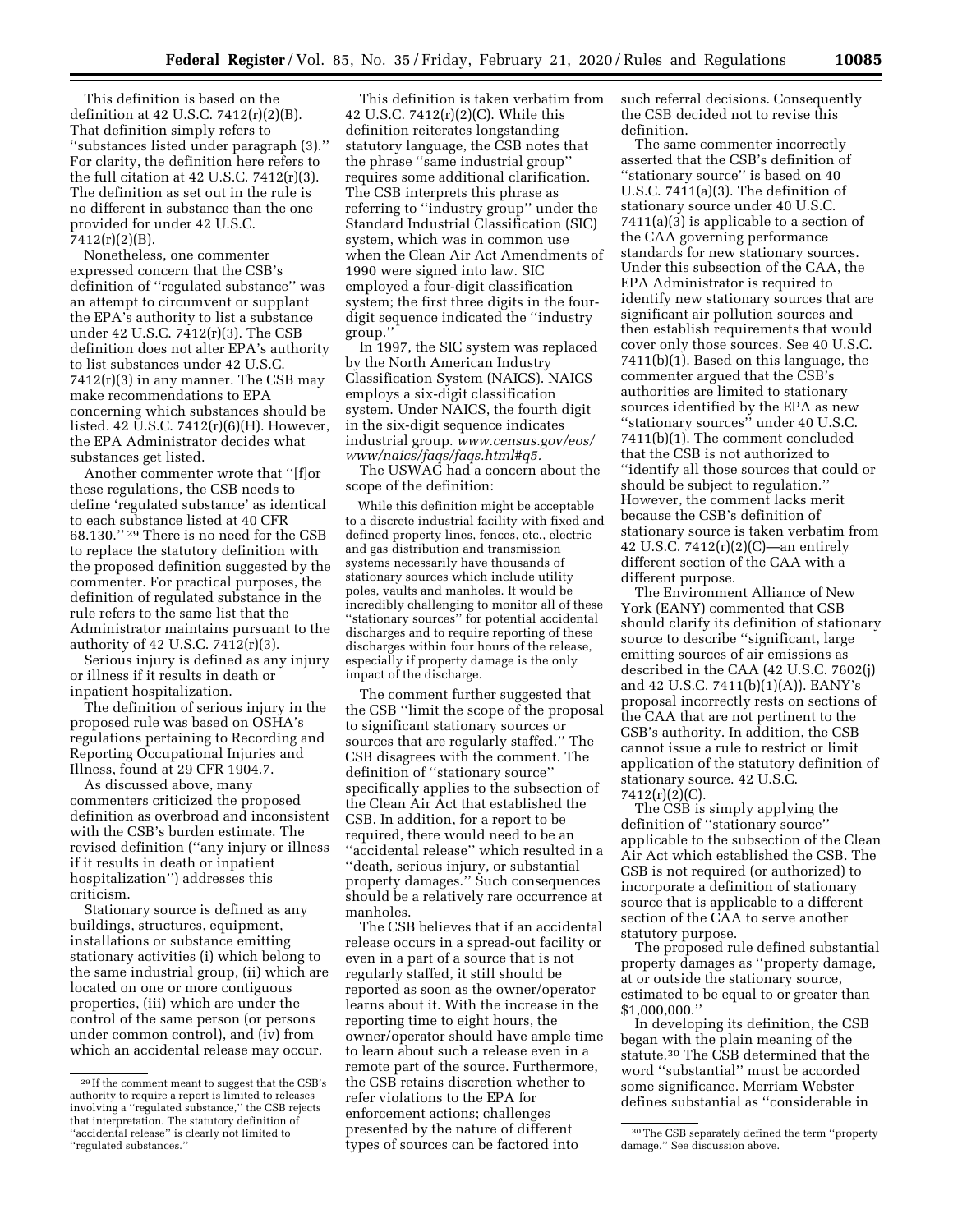quantity: significantly great. . . .'' Clearly, property damage in a minimal amount (*i.e.,* \$100) should not be considered ''substantial.'' This interpretation is consistent with the available legislative history:

The Board is authorized to investigate accidental releases which cause substantial property damage. Substantial damage would include fires, explosions, and other events which cause damages that are very costly to repair or correct, and would not include incidental damage to equipment or controls.

H.R. Conf. Rep. No. 952, 101st Cong., 2d Sess. 340(1990), reprinted in 1990 U.S.C.C.A.N. 3867, 3872.

At the same time, the CSB determined that a very high dollar threshold, *i.e.,*  \$10,000,000, would not be consistent with the statutory intent because there are amounts far below that level that any reasonable person would consider substantial. The difficulty is where to draw the line between substantial and non-substantial damage. The CSB looked at different sources for guidance.

In reviewing its own work, the CSB concluded that nearly all of its published investigation reports involved a fatality or serious injury. This is noteworthy because the CSB has not relied heavily on the substantial property damage factor in selecting accidental releases for investigation. A low-dollar, property-damage-only criterion could result in many accidental release reports that would be unlikely candidates for CSB investigation.

The CSB considered other Government definitions of substantial property damage. For example, FEMA has defined the phrase ''substantial damage'' as damage of any origin sustained by a structure whereby the cost of restoring the structure to its before-damage condition would equal or exceed 50 percent of the market value of the structure before the damage occurred. 44 CFR 209.2. However, the CSB determined that this definition was too narrow (property damage limited to structure) and would be less easy to apply than an estimate of monetary damage. In addition, due to the wide variety of structures and businesses within CSB's jurisdiction, a percentage of market value definition would be far too complicated.31

In response to its ANPRM, the CSB received few comments regarding this definition. The American Chemistry Council's (ACC's) comment suggested

that the CSB adopt the DOT regulatory limit of \$50,000. CSB–ANPR0901– 000115. The CSB also considered API 754 (2016). API 754 suggests recording ''fire or explosion damage greater than or equal to \$100,000 of direct cost'' under its Tier 1 category. Under API 754 Table D.1-Tier 1 Process Safety Event Severity Weighting, \$100,000 in property damage would score one point. \$1,000,000 would score three points, \$10,000,000 would score 9 points, and \$100,000,000 would score 27 points.

The CSB also considered EPA's ''Summary of Quantified Damages'' in the EPA's proposed amendments to its risk management plan (RMP) rule. 81 FR 13637 at 13642–43, (March 14, 2016). In looking at EPA RMP-covered facilities over a 10-year period, the EPA estimated an average of \$1,354,578 in onsite property damage for each accident. Id. However, this figure is only an average, not a median, and is limited to only a subset of facilities within the scope of the CSB's final rule.

After reviewing the relevant factors, the CSB proposed \$1,000,000 as a threshold for purposes of defining ''substantial property damages.'' The CSB believes this amount will likely capture accidental releases of significance when there is no other basis for jurisdiction (*i.e.,* no deaths or serious injuries.) At the same time, this threshold should reduce the number of reports required when there is very little likelihood of serious scrutiny or followup investigation by the CSB because the accidental release did not cause any deaths or serious injuries.

The CSB notes, however, that any threshold, even a much lower one, may exclude a small number of very significant accidental releases. This might occur if an accidental release fortuitously did not result in death, serious injury, or substantial property damage, but nevertheless involved the release of a significant amount of an extremely hazardous substance such as hydrofluoric acid. Despite the potential significance of such an accidental release, the CSB is concerned that its statutory language—''death, serious injury, or substantial property damages''—does not authorize it to require reports when all three consequences are absent.

The CSB received a number of comments on its proposed \$1,000,000 threshold for substantial property damages. One comment argued that the figure was ''far too high,'' that the CSB had investigated incidents with less than that amount of property damage (and no deaths or serious injuries), and recommended the amount be lowered to \$50,000. Another comment described \$1 million as a ''good starting point,'' but that it should be phased down to \$50,000 in four years.

On the other hand, several commenters urged a higher threshold (one suggested \$3–5 million) because minor damage to costly specialized equipment could easily exceed \$1 million in repair and replacement costs. Others suggested that the \$1 million threshold may be sensible for damages outside the facility, but that it was too low for damage inside, suggesting a \$2 million threshold for inside damage.

In the middle of the spectrum were a group of commenters who supported the \$1 million threshold. One supported the \$1 million threshold as ''a clear, brightline rule'' that is ''appropriate.'' Another urged ''that CSB not lower the threshold'' and agreed that it ''should likely capture major releases in rare cases where there are no deaths of serious injuries.'' Several others simply agreed that it was ''appropriate.''

After reviewing all comments, the CSB has determined to keep the \$1 million threshold in its final rule. The CSB believes that a bright-line rule is necessary, and that this figure is a middle-ground marker that best conforms to the Board's past practice and the legislative history for the provision. It may be true that expensive machinery can sustain seemingly minor damage that might meet this threshold. However, that does not make the damage any less substantial. Moreover, companies with such expensive machinery should have the wherewithal to make such estimates expeditiously. The CSB also rejects a bifurcated damage threshold for damage inside or outside the plant as impractical and unwarranted.

A few other issues regarding this definition were also addressed in the comments. One commenter urged that the CSB set no threshold dollar amount, but should simply use its established tracking mechanisms to identify where substantial property damage has occurred. The CSB believes a bright-line rule is helpful as a guide to owner/ operators when they do their estimates and that inclusion of this factor is necessary to assist the agency in receiving the information it needs to prioritize its investigations. Several commenters suggested that the \$1 million threshold for meeting the criterion of ''substantial property damages'' should be indexed for inflation. The CSB has decided not to add this complicating factor to what is intended to be a bright-line standard. Instead, the CSB will revisit the standard periodically to make necessary adjustments, if appropriate.

<sup>31</sup>The NTSB's definition of ''substantial property damage'' is based on the specific types of damage to airplanes. 49 CFR 830.2. A specific, narrow definition such as this could not work for the CSB due to the variety of damage and businesses involved.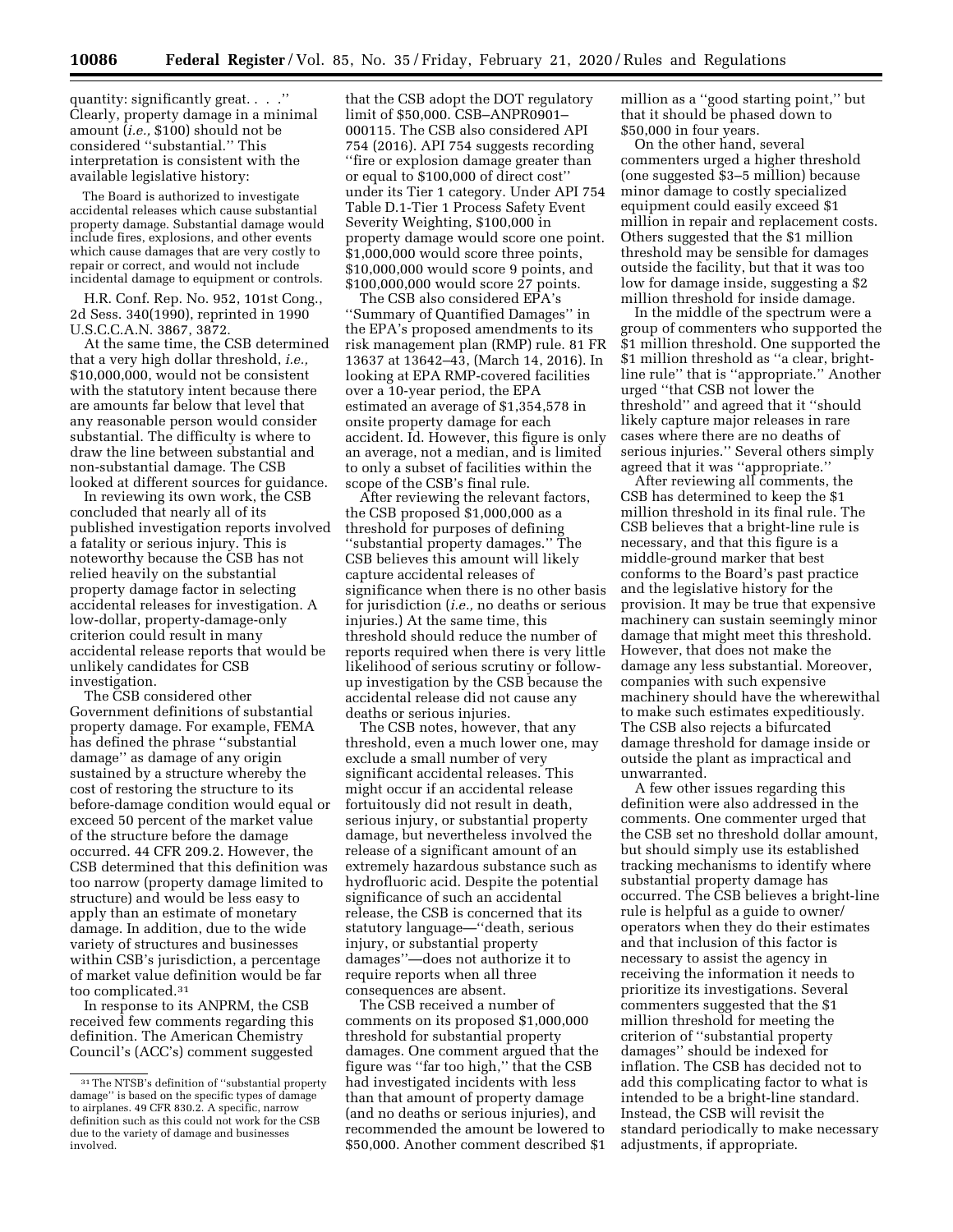Finally, one commenter made the editorial suggestion to replace the term ''damages'' with ''damage'' throughout the rule. Although ''damages'' is the statutory term, (42 U.S.C.  $7412(r)(6)(C)(i)$ , the CSB agrees that ''damage'' is the more normal usage in this context and has revised the final rule accordingly.

# **§ 1604.3 Reporting an Accidental Release**

Section 1604.3(a) through (d) of the proposed rule set out the basic requirements for reporting an accidental release and as proposed, provided as follows:

• The owner or operator of a stationary source must report in accordance with § 1604.3(b) or (c), any accidental release resulting in a fatality, serious injury or substantial property damages.

• If the owner or operator has submitted a report to the National Response Center (NRC) pursuant to 40 CFR 302.6, the CSB reporting requirement may be satisfied by submitting the NRC identification number to the CSB immediately following submission of the report to the NRC.

• If the owner or operator has not submitted a report to the NRC and notified the CSB under § 1604.3(b), the owner/operator must submit a report directly to the CSB within four hours of the accidental release and must include the required information listed in § 1604.4. A report may be made by email to: *report@csb.gov,* or by telephone at 202–261–7600.

• Notwithstanding the foregoing, an owner or operator of a stationary source, without penalty, may revise and/or update information reported to the NRC or CSB by sending a notification with revisions by email to: *report@csb.gov,* or by correspondence to: Chemical Safety Board (CSB) 1750 Pennsylvania Ave. NW, Suite 910, Washington, DC 20006, within 30 days following the submission of a report to the NRC or CSB. If applicable, the notification must reference the original NRC identification number. No update or revisions should be sent to the NRC.

#### *Four-Hour Deadline*

The CSB received a number of negative comments regarding the proposed four- hour deadline for submitting a report. Based on the CSB's consideration of these comments, the proposed deadline of four hours has been extended to eight hours in the final rule.

Some commenters understood that the proposed deadline was driven by

the CSB's need to be on-scene promptly to commence its investigation and noted that a four hour deadline was consistent with other reporting deadlines, some of which require ''immediate'' notification. The CSB has learned over its history that prompt deployment (within 24 hours following an accidental release) helps satisfy several legitimate objectives: Preservation of key physical evidence and obtaining witness testimony while the information regarding the release is fresh.32 Prompt arrival of CSB investigators also allows them to gain an understanding of what changes may have been made to an accident scene during emergency response (*e.g.,* what valves were turned, or what equipment was moved). Prompt deployment also facilitates quicker implementation of an appropriate evidence and site control agreement among the parties to an investigation. These activities are only a few of many critical CSB investigation-related tasks that can only be accomplished at the very earliest stages of an investigation. If the CSB cannot get to the site to preserve and otherwise obtain the information it needs to initiate an investigation, the CSB's investigation can be significantly hampered.

Despite the importance of prompt notification, twenty-four commenters were generally critical of the four-hour reporting requirement and suggested that CSB allow additional time. These commenters found the four-hour reporting requirement to be inappropriate for a number of reasons which are discussed below:

*The four-hour deadline is impractical and the CSB has no documented basis for it.* The CSB explained the basis for the four-hour requirement in its proposed rule. As explained above, some comments were supportive. One commenter noted that four hours was ''very generous.'' Indeed, other reporting laws require ''immediate'' notification. The CSB also believes, as explained above, that there are several important factors which support a four-hour deadline, even though it has increased the deadline to eight hours.

*A four-hour reporting requirement will detract from the reporting entity's emergency response activities following an accidental release.* As the CSB acknowledged in its proposed rule, the ''CSB understands that the first several

hours following an accidental release require a focus on emergency response actions.'' 84 FR 67908 at 67908. ''The CSB has also considered the need of an owner/operator to focus on numerous matters in the immediate aftermath of accidental release.'' Id. Thus, the rule requires information that is limited in scope to critical information required for the CSB to make an informed decision about deployment.

In response to the CSB's 2009 ANPRM, the American Society of Safety Professionals commented, ''a minimum of three hours is needed for a site's emergency response priorities and any extenuating circumstances to be handled.'' The CSB's proposal was designed to avoid conflict with emergency response activities. Still, some commenters requested that the reporting rule be amended to allow 24 hours, 48 hours, or even 72 hours to file an accidental release report. Such delayed notice would defeat the purpose of the rule. However, the final rule does increase the deadline for reporting from four to eight hours. The CSB believes this extension will provide an additional safeguard to avoid any potential conflict with urgent emergency response activities.

*Reports to the CSB should generally comport with similar deadlines already imposed by the Occupational Safety and Health Administration for fatalities and serious injuries.* The revised eighthour limit matches OSHA's eight-hour requirement for reporting fatalities.

*Owners/operators should be granted more time to gather all of the necessary information needed to ascertain whether the accidental release is required for reporting, to perform an internal investigation and to inform leadership before completing the report.*  The CSB originally believed four hours to be sufficient to meet the reporting requirement under this rule when it was published for notice and comment. The CSB is now convinced that expanding the time to report an accidental release to eight hours is ample time to make an assessment of whether a fatality, serious injuries or substantial property damage has occurred, while still being timely enough for CSB purposes. Within eight hours, an owner/operator should have sufficient information at hand to make a report. The rule requires basic information, and notes that certain information need only be reported ''if known.'' In addition, the final rule allows for updating an initial report.

*A longer reporting deadline will promote the CSB's ability to coordinate with other agencies.* One commenter thought it would be helpful to get recordable and reportable information

<sup>32</sup>Often, key evidence is maintained in electronic form as distributed control system (DCS) data. In simplest terms, a DCS is an electronic system which provides for control and monitoring of a process within a facility. This information is often critical in determining the cause of an accidental release. Unfortunately, DCS data may be overwritten by new DCS data every 24–48 hours.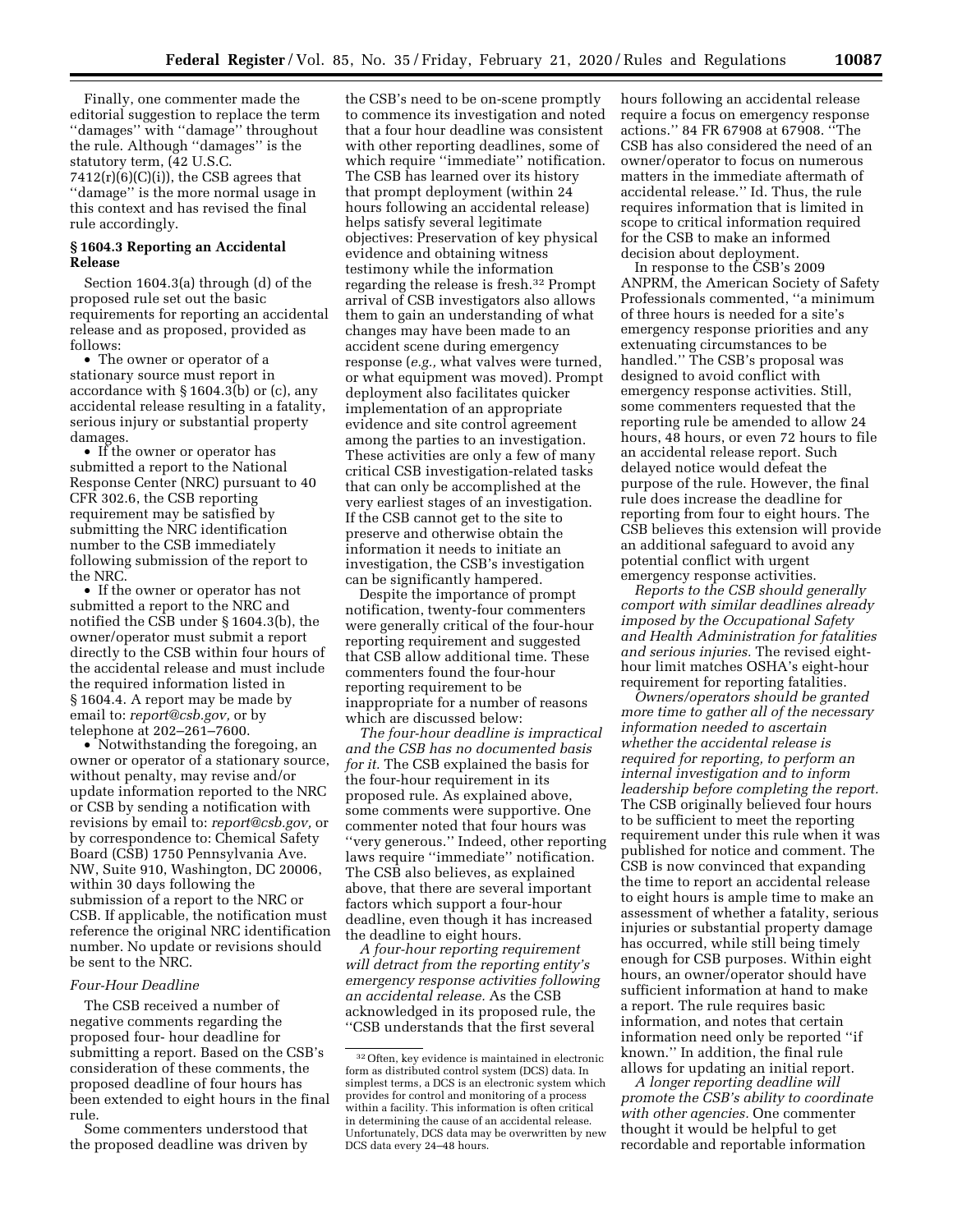about injuries from OSHA. The CSB does obtain information from OSHA and other agencies during an investigation. However, such information is typically not readily available during the brief window when the CSB needs to make a deployment determination. In addition, OSHA may not obtain information on all accidental releases important to the CSB. For example, OSHA does not collect information on property damages under its reporting provision. See generally 29 CFR 1904.39. Thus, information from OSHA, even if it could be obtained promptly, would omit certain accidental releases that require a report under the CSB's criteria.

*A four-hour reporting requirement will yield little information to understand the incident or determine root causes, or even whether the incident is reportable.* The report requires basic information necessary to inform the CSB of the accidental release and preliminary information regarding the release. The report is not intended to support ''root cause'' analysis. If the CSB requires additional information following notification, it has broad investigative authority to do so. Where the CSB's reporting authority ends, the CSB's investigative authority begins.

*The number and nature of fatalities and serious injuries, and the fullness of significant property damage, will often not be fully known or understood within four hours of an accidental release.*  While complete information may not be available, sufficient information should be known to facilitate CSB deployment decision-making. The CSB has considerable experience monitoring incidents in real time through internetbased news sources and traditional media. This information is also supplemented in many cases by other governmental sources of information. While this early information can be incomplete, the CSB has observed that an owner/operator may have important information concerning fatalities, serious injuries, or significant property damage—often within hours after an accidental release. The CSB is satisfied that an eight-hour deadline provides an owner/operator with sufficient time to gather important information that can be conveyed to the CSB.

A four-hour reporting requirement may preempt prompt notifications to other Federal and state agencies.

To be clear, the proposed rule does not legally preempt any other law. The CSB did not interpret this comment from Consumer Union to be making a legal preemption argument, but the CSB wishes to avoid any confusion. The CSB hopes that the extension of its deadline

to eight hours lessens any practical concern about competing reporting obligations Moreover, with a revised definition of ''serious injury'' in the final rule, the CSB believes that only a very small fraction of owner/operators will ever need to file a report with the CSB.

§ 1604.3(a): One commenter argued that § 1604.3(a) should require reports from owner/operators if there is a ''near miss.'' Such a situation arises, the comment suggested, when an accidental release does not cause death, serious injury, or substantial property damage, but where it nonetheless poses a threat to the general public. The comment relied on 42 U.S.C.  $7412(r)(6)(E)$ , which provides that in no event shall the Board forego an investigation where an accidental release causes a fatality or serious injury among the general public, or had the potential to cause substantial property damage or a number of deaths or injuries among the general public.

Another commenter interpreted 42 U.S.C. 7412(r)(6)(E) in a similar manner but was concerned that a requirement to report near misses could have negative consequences: ''the flow of information would quickly overwhelm the CSB's meager resources.'' For the reasons discussed below, the CSB has not revised the proposed rule to require the reporting of near miss events as suggested by the comment.

Both comments are based on an incorrect interpretation of three key statutory provisions. 42 U.S.C. 7412(r)(6)(C)(i), 42 U.S.C. 7412(r)(6)(C)(iii), and 42 U.S.C. 7412(r)(6)(E).

#### *Investigatory Jurisdiction*

The Board's investigatory jurisdiction is set out in subsection C(i) and provides that the Board shall investigate (or cause to be investigated), determine and report to the public in writing the facts, conditions, and circumstances and the cause or probable cause of any accidental release resulting in a fatality, serious injury or substantial property damages.

#### *Reporting Requirement*

Subsection C(iii) sets out the CSB's authority to issue a reporting rule and provides that the CSB may require reports when there is an accidental release ''subject to the Board's investigatory jurisdiction'' as defined in subsection C(i). Thus, the final rule requires a report whenever there is an accidental release fitting one of the three criteria in subsection (C)(i)—a death, serious injury, or substantial property damages.

Subsection E is not relevant unless there is an ''accidental release resulting in a fatality, serious injury or substantial property damages.'' 42 U.S.C.  $7412(r)(6)(C)(i)$ . If that condition precedent is not met, the Board does not have the authority to investigate or to require a report. If it is met, the Board requires a report and may investigate. If the accidental release ''causes a fatality or serious injury among the general public, or had the potential to cause substantial property damage or a number of deaths or injuries among the general public,'' then subsection E becomes relevant.

#### *Interagency Coordination*

Subsection E sets out the CSB's responsibilities with respect to interagency coordination. While that section stresses coordination, it also provides that the CSB shall not ''forego an investigation where an accidental release causes a fatality or serious injury among the general public, or had the potential to cause substantial property damage or a number of deaths or injuries among the general public.''

*§ 1604.3(b):* The proposed rule provided if the owner or operator has submitted a report to the National Response Center (NRC) pursuant to 40 CFR 302.6, the CSB reporting requirement may be satisfied by submitting the NRC identification number to the CSB immediately following submission of the report to the NRC.

Some commenters argued that § 1604.3(b) is inconsistent with the CSB's rulemaking authority at 42 U.S.C. 7412(r)(6)(C)(iii), which provides that the CSB shall ''establish by regulation requirements binding on persons for reporting accidental releases into the ambient air subject to the Board's investigatory jurisdiction.'' Subsection C(iii) also provides as follows:

1. Reporting releases to the National Response Center, in lieu of the Board directly, shall satisfy such regulations; and

2. The National Response Center shall promptly notify the Board of any releases which are within the Board's jurisdiction.

Some commenters interpreted the authority provided in no. 1 to mean one or more of the following: (1) That the CSB's rule must provide for submission of accidental release reports to the NRC only; (2) that submission of any report to the NRC under any statutory scheme satisfies any CSB requirement, and/or (3) the CSB is not authorized to require an owner/operator to submit an NRC number to the CSB if it has already filed a report with the NRC pursuant 40 CFR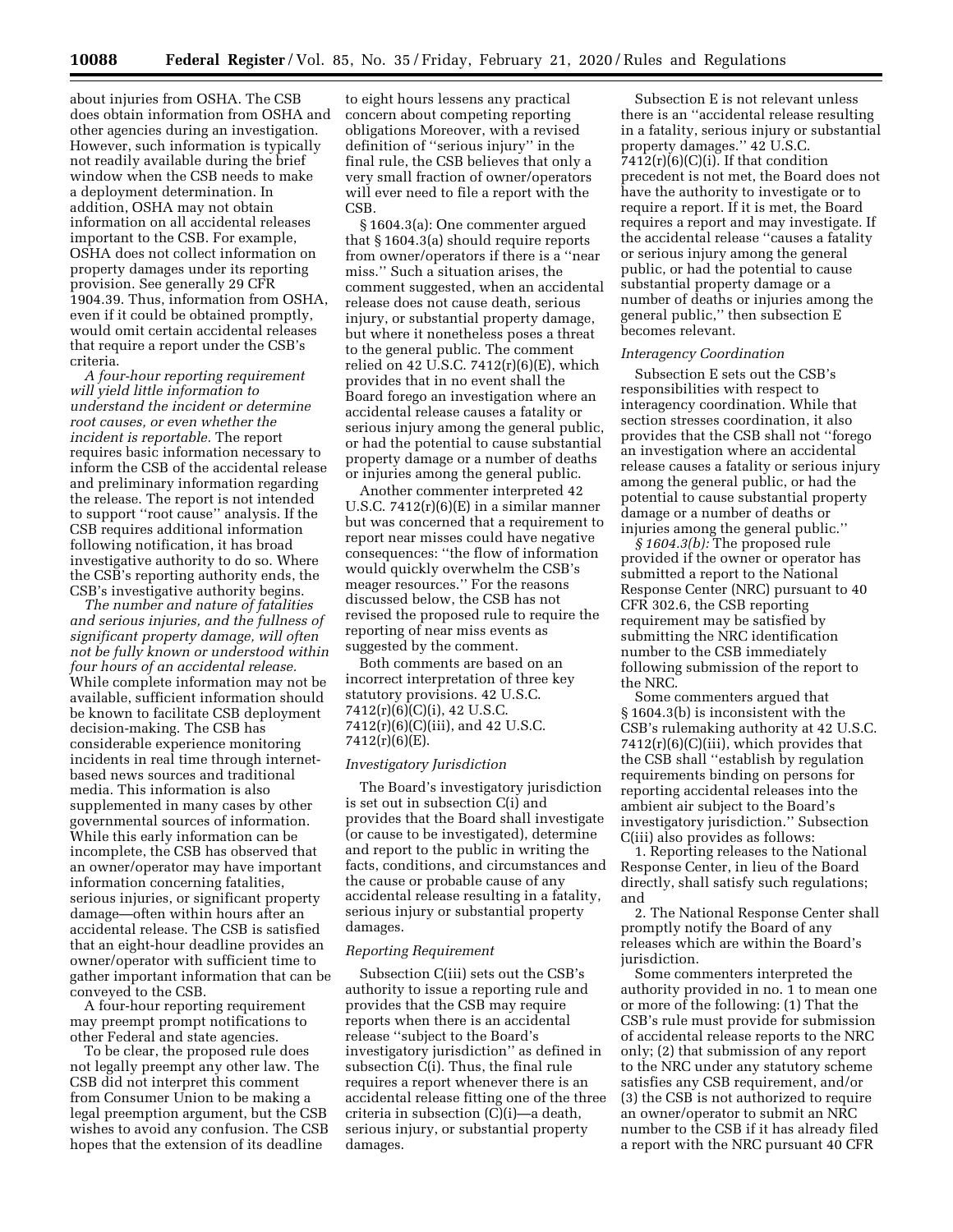302.6. The CSB disagrees with all of these interpretations.

*The CSB's enabling legislation does not mandate that all reports be filed with NRC.* 

The language in 42 U.S.C. 7412(r)(6)(C)(iii) does not require CSB reports to be filed with NRC. Rather, the language simply provides the CSB with the option of having reports submitted to the NRC instead of to the CSB directly. The statutory language does not confer a right to owner/operators. The CSB's interpretation is confirmed by the legislative history, which provides, in pertinent part:

The regulations of the Board for accident reporting *may provide* that any person directed to make a report contact the National Response Center rather than the Board directly. . . . *If the National Response Center is to be the initial point of contact*  under such rules, then the Board shall assure that officials at the National Response Center promptly notify the Board or its officers whenever an accidental release requiring an investigation has occurred.

S. Rep. No. 101–228 at 236 (1989), reprinted in 1990 U.S.C.C.A.N. 3385, 3620. (Emphasis added.)

The use of the word ''may'' in the first sentence plainly indicates that the CSB has the option of requiring that reports be filed with the NRC. The phrase ''If the National Response Center is to be the initial point of contact,'' demonstrates that the use of the NRC in that role is an option, not a requirement.

*The submission of a report to the NRC under other laws does not satisfy the CSB's reporting requirement.* 

The CSB does not interpret section C(iii) to mean that any report filed with NRC automatically satisfies any reporting obligation to the CSB. As explained above, the information provided to NRC under other laws may not include all accidental releases within the CSB's particularized jurisdiction.

Moreover, when the CSB receives information from the NRC, the NRC reports do not indicate whether or not the report was submitted pursuant to a specific law. Without this information, the CSB cannot quickly determine why the particular release was reported to the NRC and, the CSB has no way of determining whether a report relates to an accidental release within the CSB's jurisdiction. In addition, not all reporting laws require the same information or have the same deadline for reporting as the CSB rule. Thus, the CSB cannot simply rely on NRC reports to learn of accidental releases within its jurisdiction.

The CSB was able to identify one exception to the above problem. If an

owner/operator reports an ''event'' to the NRC based on 40 CFR 302.6(a) and notifies the CSB with the pertinent NRC identification number, the CSB can quickly identify the pertinent NRC report and use that information to satisfy its own requirements. The reporting requirement at 40 CFR 302.6(a) provides, in pertinent part, that any person in charge of a vessel or an offshore or an onshore facility shall, as soon as he or she has knowledge of any release (other than a federally permitted release or application of a pesticide) of a hazardous substance from such vessel or facility in a quantity equal to or exceeding the reportable quantity determined by this part in any 24–hour period, immediately notify the National Response Center (1–800–424–8802; in Washington, DC 202–267–2675; the facsimile number is 202–267–1322).

When a person contacts the NRC to report under the above provision, an NRC operator asks a set of questions according to the type of ''event'' that is being reported. For example, if the report is based on a release from an onshore facility, the caller will be asked a set of standard questions used when there is a release from an onshore facility. Prior to completing the call, the NRC operator will provide the caller with an identification number. The NRC will subsequently provide information submitted by the caller to various Federal agencies, including the CSB.

When the CSB reviewed the data that would be transmitted by the NRC based upon this type of report, it determined that the caller would be asked for information substantially similar to the information required under § 1604.4 of this rule. If the person who submitted the report to the NRC knows that the same information should be reported to the CSB, then there is no requirement that the caller file a separate report to the CSB with the same information. If the caller supplies the CSB promptly with the NRC identification number, the CSB will have sufficient time to locate the pertinent NRC report and review the information in the time frame required under this rule. If the owner/operator does not supply the NRC number to CSB, the CSB will not know that the owner/operator has submitted a report to the NRC.<sup>33</sup>

# *NRC Identification Number*

The CSB received several comments which argued that the CSB lacked authority to compel an owner/operator to provide the CSB with the NRC identification number associated with a report filed with NRC under 40 CFR 302.6. The CSB also received comments that the CSB lacked authority to compel an owner/operator to provide the CSB an NRC identification number.

As explained above, the CSB included the option of providing a NRC ID number in an effort to avoid duplicative reporting. Moreover, the rule does not require an owner/operator to file a report to NRC and supply the NRC identification number with the CSB. Rather, the rule provides an owner/ operator with an option to avoid dual reporting. Under the CSB rule, the owner/operator has the option to (a) file a separate report to CSB for the same event under the authority of this rule, or (b) inform the CSB that it has filed a report with NRC pursuant to 40 CFR 302.6.

Some commenters interpreted a sentence in 42 U.S.C. 7412(r)(6)(C)(iii) to mean that CSB could not require an owner/operator to supply the CSB with an NRC identification number because it was the NRC's duty to do that. The pertinent sentence reads: ''The National Response Center shall promptly notify the Board of any releases which are within the Board's jurisdiction.'' As explained above, the CSB rule does not require an owner/operator to file an NRC identification number with CSB. That approach is merely a simpler alternative to filing a complete, separate report with CSB.

#### ''*Immediately*''

A commenter argued that the term ''immediately'' in § 1604.3(b) should be revised so it is self-defining, or replaced with a specific time deadline, preferably the same as the one in § 1604.3(c). In an effort to avoid confusion, the CSB has replaced the word ''immediately'' with a specific time limit of 30 minutes.

## *SERCs and LEPCs*

A commenter suggested that the CSB should revise § 1604.3(b) and (c) to encourage State Emergency Response Commissions (SERCs) and Local Emergency Planning Committees (LEPCs) to notify the CSB of any releases that are within the CSB's jurisdiction. The CSB appreciates the suggestion and plans to do more to encourage reports from such state and local bodies. However, the CSB lacks authority to mandate a SERC or LEPC to promptly notify the CSB.

<sup>33</sup>Although not required, this approach is also consistent with 42 U.S.C.  $7412(r)(6)(c)(iii)$  and the CSB's legislative history. The pertinent legislative history provides, in pertinent part, that the CSB's ''reporting requirements may be coordinated with other reporting requirements established by the Agency [EPA] (for instance, under section 103 of CERCLA).'' S. Rep. No. 101–228 at 236 (1989), reprinted in 1990 U.S.C.C.A.N. 3385, 3620.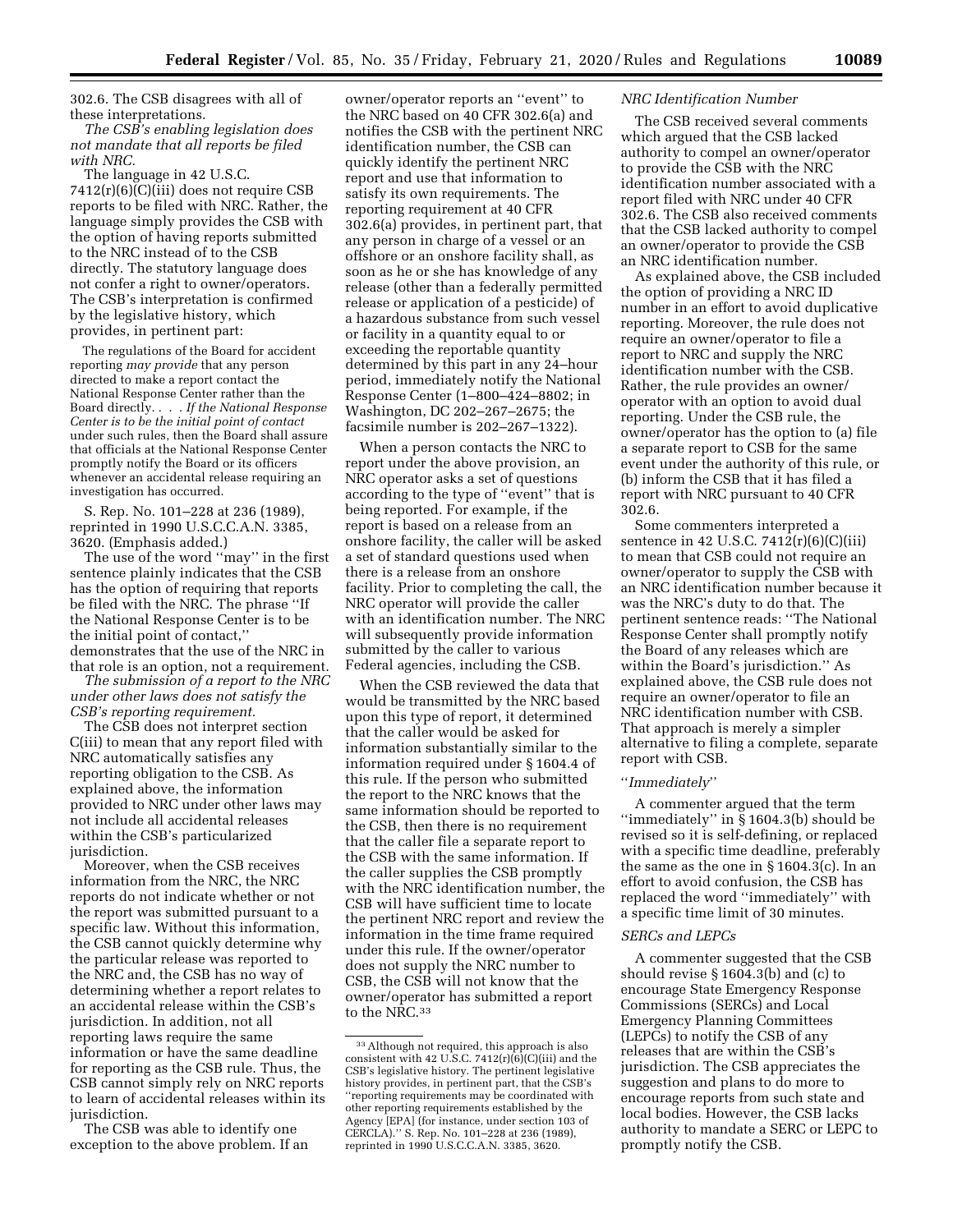*§ 1604.3(d):* In response to the 2009 ANPRM, the American Chemistry Council suggested that the CSB's reporting rule include a provision for a reporting party to correct unintentionally incorrect information within a reasonable period of time following an accidental release. The CSB agreed with this comment and § 1604.3(d) of the proposed rule included language providing that an owner or operator of a stationary source, without penalty, may revise and/or update information reported to the NRC or CSB by sending a notification with revisions by email to: *report@csb.gov,* or by correspondence to: Chemical Safety Board (CSB) 1750 Pennsylvania Ave. NW, Suite 910, Washington, DC 20006, within 30 days following the submission of a report to the NRC or CSB. If applicable, the notification must reference the original NRC identification number. No update or revisions should be sent to the NRC.

Many commenters supported this provision but several suggested modifications. For example, ACC suggested a revision to clarify that updates under § 1604.3(d) are voluntary, not mandatory. The CSB believes that the use of the word ''may'' § 1604.3(d) clearly indicates that an update is not mandatory. However, the CSB hopes that an owner/operator will revise and update incorrect information as a matter of course.

Another commenter urged the CSB to clarify that an owner/operator can ''pull back'' a report where it turns out the incident did not warrant reporting, with a subsequent written response by the CSB. In the event an owner/operator believes that the incident did not warrant reporting, the owner/operator may contact the CSB to explain its position.

Another commenter suggested that an owner/operator be required to correct an initial report within 24 hours of learning that the initial report was faulty. The CSB does not agree that this is required. As the preamble to the proposed rule states, this reporting requirement ''is not intended to create a trap for any owner/ operator submitting a report on short notice.'' Of course, the CSB will monitor compliance with the rule. If necessary, the CSB will amend the rule in the future to address problem areas.

One commentator suggested that the CSB allow for corrected reports even after 30 days, and another agreed on the ground that 30 days may not be enough and provides insufficient safe harbor from penalties. The CSB believes that the 30-day period would be most useful for it, because after 30 days, the Board would likely have made its

determination as to whether to pursue an investigation. However, the Board does recognize that in some circumstances an owner/operator might in good faith have learned about a qualifying serious injury or substantial property damage (especially damage outside the facility) after the 30-day period. In other instances, an owner/ operator may wish to supplement its initial reports. Therefore the Board has added a provision to paragraph (d) that allows owner/operators to submit revised or updated reports to the Board within 90 days if the submitter explains why the revised report could not have been submitted within 30 days.

Another commenter suggested that the CSB develop a web-based form to allow easier and quicker reporting. The CSB agrees and has prepared a screenfillable pdf form for reporting purposes.

# **§ 1604.4 Information Required in an Accidental Release Report**

Section 1604.4 of the proposed rule details the information that must be submitted by an owner/operator in a report. The information required is consistent with information that the CSB has collected for years from various public sources, and has attempted to verify, through phone calls or email exchanges with the representatives of an owner/operator in the immediate aftermath of an accidental release. This approach has not always been ideal for either the CSB or an owner/operator because the CSB must make multiple phone calls or send multiple emails to an owner/operator over a period of hours and days.

In this section, the CSB has attempted to balance its need for prompt information with the desirable goal of obtaining as much pertinent information as reasonable. As reflected in the purpose of the rule (§ 1604.1), the CSB has determined that the prompt reporting of basic information is its highest priority. While additional, detailed information is desirable, the CSB concluded that it would need to further extend the reporting deadline if it added additional information requirements beyond those set out in the proposed rule. Some additional requirements would arguably require additional hours, or even days, for compliance. At some point, the primary purpose of the rule—prompt notification of an accidental release would be undermined by the quest for more information.

The CSB also considered the need of an owner/operator to focus on numerous matters in the immediate aftermath of an accidental release. Accordingly, the proposed accidental

release reports will require only information that is already known or should be available to an owner/ operator soon after an accidental release. The required information is also limited in scope to critical information required for the CSB to make informed decisions about its jurisdiction, interagency coordination, and deployment decision-making. For example, paragraphs (a) through (e) require only minimal contact information and a basic description of the accidental release. Paragraph (g) requests the relevant CAS Registry Number associated with the chemical(s) involved in the accidental release.34 The CAS information will help the CSB in making informed decisions about deploying investigators and initiating an investigation. Paragraphs (h), (i), (j), and (l)(1) through (3) include an important qualifier, ''if known.'' This qualifier recognizes that some or all of this information may not be known within eight hours of an accidental release.

The CSB received a number of comments suggesting revisions to the proposed language. Other comments opined that this section of the proposed rule failed to require certain information deemed important by the commenters. The CSB addresses both types of comments below.

## **§ 1604.4(a) Pertaining to Ownership Information**

A commenter suggested that the CSB require an owner/operator to provide information concerning a parent company. The CSB agrees that that information would be helpful. However, the information is typically not going to be needed in the hours following notification. If it is, the CSB can generally obtain sufficient information about it on its own.

## **§ 1604.4(c) Pertaining to Location Information**

A commenter suggested the need for clarification on what is meant by ''facility identifier.'' At this time, compliance with the rule can be met by supplying the EPA facility identification number. Over time, terminology can change or new government identification systems may develop. Using the generic description of facility identifier provides flexibility to adapt the rule to changing circumstances

<sup>34</sup>A CAS Registry Number is assigned by an organization called CAS (a division of the American Chemical Society). See *https://www.cas.org/ support/documentation/chemical-substances/ faqs#2.* It is a unique numeric identifier that is well known to the companies who produce, handle, or ship chemicals and will require minimal effort to include in a report.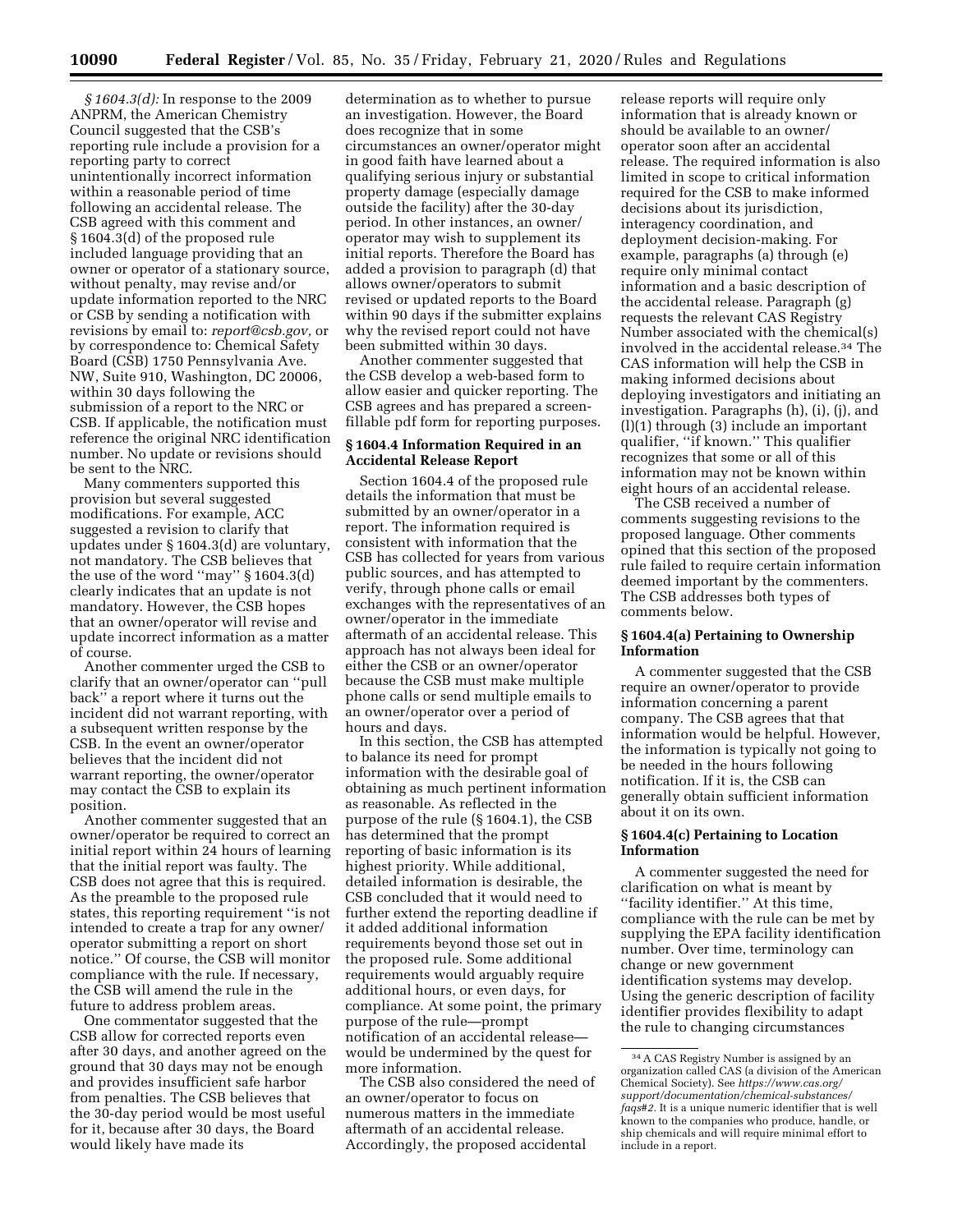without an amendment. If needed, the CSB can issue guidance information to ensure that there is no confusion.

Another comment suggested that the CSB require the owner/operator to report the latitude and longitude of its facility. The CSB declines to add this requirement to the rule because the CSB is confident that an owner/operator can provide an accurate location description, or if necessary, the CSB can pinpoint a location using other sources.

# **§ 1604.4(f)(3) & (4) Pertaining to Deaths and Serious Injuries**

One commenter suggested that fatalities or serious injuries occurring more than 30 days after the release should be excluded from coverage. The CSB disagrees that there is a need to categorically exclude such occurrences. The rule already makes clear that owner/operators may revise or update reports ''within 30 days following the submission of a report (and even 90 days in some circumstances).''

## **§ 1604.4(g) Pertaining to the Name of the Materials Involved in the Release**

One commenter opined that the names of chemicals involved may not be known within four hours if the cause of the event is unknown, and that the CSB should add an ''if known'' qualifier for this item as it has for some of the others. First, the CSB has now increased the reporting window to eight hours. Moreover, in the experience of CSB investigators, facilities are very aware of the chemicals and other materials used in their processes and can readily identify the ones potentially involved in an accidental release. In addition, there is an opportunity to file a corrected or updated report.

# **§ 1604.4(h) Pertaining to the Amount of the Release**

A commenter suggested that ''the amount of the release'' may not be known even within 24 hours. The same commenter suggested that the information is not really necessary for CSB initial screening decision but can be better addressed later. The CSB respectfully disagrees that the information would not be useful for its decision as to whether to deploy resources to the site. CSB understands the concern that the information might not be readily available at the time the report is due. That is why paragraph (h) includes the qualifier, ''if known.'' The rule also allows supplementing the report up to 30 days after initial submission (and 90 days in some circumstances), by which time that information should be available in most cases.

That commenter also suggested that it would be better to frame the request as whether the release exceeds an RQ or reportable quantity rather than requiring a release amount. The CSB agrees that it would be generally helpful to know whether a release exceeds an applicable threshold quantity. If an owner/operator has that information, it would be helpful for the owner/operator to supply that information as part of its response to this question. However, the CSB has not revised the rule to require that information within eight hours.

# **§ 1604.4(k) Pertaining to the Estimate of the Property Damage at or Outside the Stationary Source**

One commenter opined that the value of the property damage, especially outside the plant may not be known within four hours if the cause of event is unknown, and that the CSB should add an ''if known'' qualifier for this item as it has for some of the others. First, the CSB has now increased the reporting window to eight hours. Secondly, the requested information is an estimate. As the preamble to the proposed rule explained: ''The owner is required to make an estimate only, not report an exact figure, or to state whether or not the amount of property damage meets or exceeds the definition for 'substantial property damages.'" There will be certain instances when an owner or operator may need to assess whether a report is required at all by reference to the definition of ''substantial property damages.'' However, for purposes of including a number in the report, the owner/operator may simply include the best available estimate, regardless of whether the amount falls above or below the threshold for reporting. Moreover, there is an opportunity to file a corrected or updated report.

Another commenter suggested that this reporting item would be better framed as ''estimated property damage exceeds \$X threshold.'' The CSB disagrees that such a check-box approach would be better; it can be beneficial for the agency to have an estimated figure even if it is below some sort of threshold to help it decide whether to investigate a particular accidental release.

## **§ 1604.4(l) Pertaining to Evacuation Orders**

Section 1604.4(l), as proposed, asks an owner/operator whether the accidental release has resulted in an evacuation order impacting members of the general public and others, and, if known: (1) The number of people evacuated; (2) approximate radius of the evacuation zone; and (3) the type of

individuals subject to the evacuation order (*i.e.,* employees, members of the general public, or both).

A comment suggested that a definition of ''evacuation order'' be added. The CSB has not adopted the proposed change because it believes that the term ''evacuation order'' is easily understood without detailed elaboration.

Another commenter pointed out that § 1604.4(l)(1) through (3) used three overlapping terms, ''general public,'' ''people,'' and ''individuals.'' For clarity, the words ''people'' and ''individuals'' have both been replaced by the word ''persons.'' The commenter also suggested there was a potential for confusion and double counting because the definition of ''general public'' in § 1604.2 excludes employees and contractors. For purpose of counting people under § 1604.4(l)(1), the owner/ operator should include all people impacted by an evacuation order employees, contractors, members of the public and anyone else subject to the order.

Another commenter said that the report on evacuation orders should not be a required item, because evacuation of employees may be ordered by owner/ operators simply as a precaution and that owner/operators would not likely know the number of persons affected by a public evacuation. The CSB disagrees; this information is important and should be reported.

Another comment suggested that all of paragraph *l* should be preceded by an ''if known'' qualifier. The CSB disagrees. The components of the evacuation order are preceded by such a qualifier, and the agency believes that the vast majority of evacuation orders are well enough known to be reportable. And in any event, there is an opportunity to file a corrected or updated report.

#### *Union Information*

A comment prepared by a group of labor organizations recommended that the rule require an owner/operator to report the names and contact information of any union representing workers at the facility where the accidental release has occurred.

The CSB already collects this information pursuant to its own investigative procedures:

Promptly after a facility is notified of a CSB investigation deployment, the Executive Director of Investigations and Recommendations (''Executive Director''), or his designee, shall determine if the employees at the facility are represented by one or more unions, and shall identify relevant local and national union health and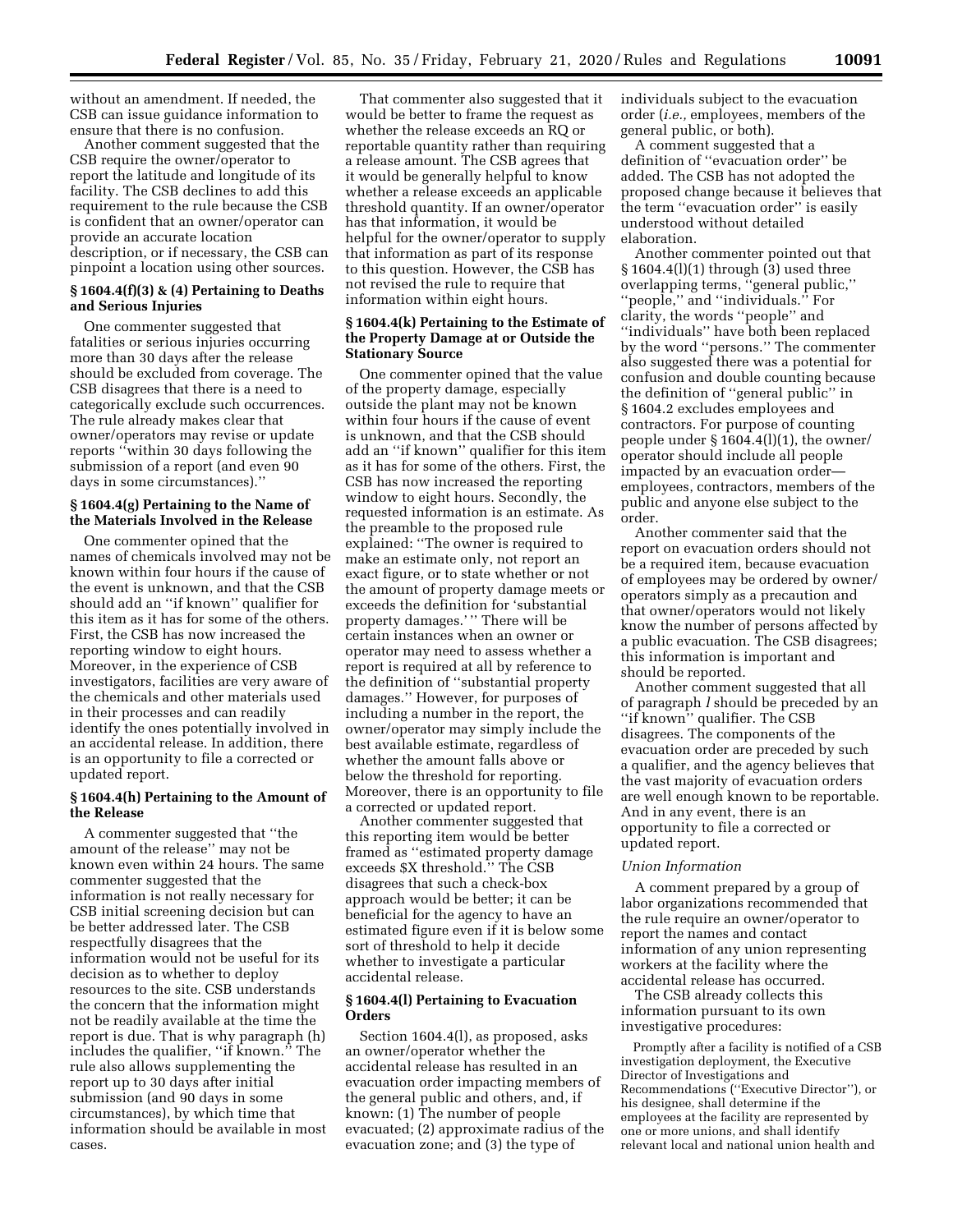safety officials. Notice of deployment shall be provided to appropriate local and national union health and safety officials. If there is no union representation, the Executive Director should determine whether the facility has a health and safety committee with employee members, and, if so, should ask management to provide the CSB with a committee member contact.

Worker Participation in Investigations-Board Order Addendum 40a (October 24, 2018) section 7.4.

CSB Board Order 40a also largely addresses a related comment which urged that the rule require CSB to notify the representative of any union representing employees of the facility as soon as any initial or follow-up report of an accidental release is received by the CSB.35 Under the order, the CSB's Executive Director of Investigations and Recommendations is required to provide notice of any deployment to appropriate local and national union health and safety officials.

Finally, the same commenter proposed that the rule require that every appropriate union supply to the CSB the contact information for the person to be notified within 30 days of the effective date of this regulation. Presumably, this proposed requirement would help ensure that the CSB had someone at the appropriate union to notify in a timely manner. The CSB appreciates the suggestion, but the statute and this rule establish reporting requirements for owner/operators, not unions. The suggested revision is outside the CSB's authority. In any event, the CSB has not typically encountered any issue with identifying appropriate union officials.

## *Collection of Other Reports*

A comment by Air Alliance argued that the proposed rule was deficient because it failed to require facilities to submit accident investigation reports ''already generated'' as required by the Process Safety Management (PSM) rule (29 CFR 1910.119) or RMP (40 CFR part 68). According to the comment, ''such reports contain a wealth of detailed information on accident risks and causes—already prepared at significant expense to industry—but currently not collected together by any federal agency.'' Id. The CSB appreciates the comment, but it has declined to revise the rule because accident information generated by an owner/operator under PSM (or RMP) that pertains to a reported release will not be available during the deployment window. If needed, CSB can use its investigative authority to obtain information generated by the owner/operator or seek such information from the EPA and OSHA, if required.

# **§ 1604.5 Failure to Report an Accidental Release**

As stated in the proposed rule, paragraphs (a) and (b) of § 1604.5 implement the enforcement provisions authorized by 42 U.S.C. 7412(r)(6)(O), which provides, in pertinent part, that after the effective date of any reporting requirement promulgated pursuant to subparagraph (C)(iii), it shall be unlawful for any person to fail to report any release of any extremely hazardous substance as required by such subparagraph. The Administrator is authorized to enforce any regulation or requirements established by the Board pursuant to subparagraph (C)(iii) using the authorities of sections 7413 and 7414 of the title.

The CSB is confident that most matters will come to its attention through its ongoing surveillance of accident activity. During the period of one year following the effective date of the rule, the CSB will contact any owner/operator who the agency believes has failed to file a required a report. If a report is filed immediately following notification, the CSB will not refer the failure to report under § 1604.5.

A significant number of accidental releases are concentrated within certain industries. The CSB anticipates that firms within these sectors will be the focus of CSB's compliance and educational outreach efforts during the first year following the issuance of the rule. The remainder of accidental releases occur in a range of other sectors. The CSB anticipates that additional time may be required to adequately educate all sectors. If appropriate, the CSB will extend the grace period for such sectors. Similarly, the CSB may extend the grace period for all facilities with very few employees.

The CSB intends to issue compliance guidance periodically and welcomes comments that address unusual circumstances. For example, the CSB is interested in comments on what exceptions should be made for owner/ operators with small operations and few employees.

Several commenters were concerned about complying with the four-hour deadline set out in the proposed rule. The CSB has revised the deadline from four to eight hours. The grace period described above will resolve such issues in a reasonable fashion for at least one year following the date of adoption. The CSB will consider a longer-term approach to any unique situations and propose appropriate compliance guidance and/or amendments to the

final rule before the grace period has expired.

Another comment suggested that CSB memorialize, in the rule itself, the statement from the preamble concerning a one-year grace period. The CSB disagrees with this comment. The preamble to this final rule clearly states the following: ''For one year following the effective date of the rule, the CSB will refrain from referring violations for enforcement, unless there is a knowing failure to report. This policy is required to allow adequate time for compliance education.'' The CSB stands by its stated intention, and believes it would be inefficient to include an automatically expiring provision in the rule itself.

The CSB has no interest in seeing owners/operators referred to the Administrator for enforcement unnecessarily, and the agency would much rather focus its resources in the year after promulgation of this final rule on education and outreach.

Another comment suggested that a final rule should include a provision penalizing ''false reporting.'' The CSB has not added such a provision to the final rule. The CSB is not an enforcement agency, and the statute already provides an enforcement provision for any violation of the reporting requirement. See 42 U.S.C. 42 U.S.C. 7412(r)(6)(O). In addition, Federal law already addresses the issue of false statements. *See e.g.,* 18 U.S.C. 1001(a).

Finally, a comment requested that the CSB rule ''prohibit the agency from forwarding suspected violations to the EPA for enforcement.'' The CSB disagrees with this comment. Such a provision would be contradicted by the plain language of 42 U.S.C. 7412(r)(6)(O), which provides that after the effective date of any reporting requirement promulgated pursuant to subparagraph (C)(iii), it shall be unlawful for any person to fail to report any release of any extremely hazardous substance as required by such subparagraph. The Administrator is authorized to enforce any regulation or requirements established by the Board pursuant to subparagraph (C)(iii) using the authorities of sections 7413 and 7414 of the title.

The CSB understands that its independence from criminal and civil enforcement authorities is important to its ability to accomplish its safety mission. As noted in the preamble, the CSB's focus will be on education and compliance, not on creating traps for the unwary. Accordingly, the final language of § 1604.5 should pose no threat to the special place the CSB has historically held with industry and other

<sup>35</sup>*https://www.csb.gov/assets/record/bo40a.pdf.*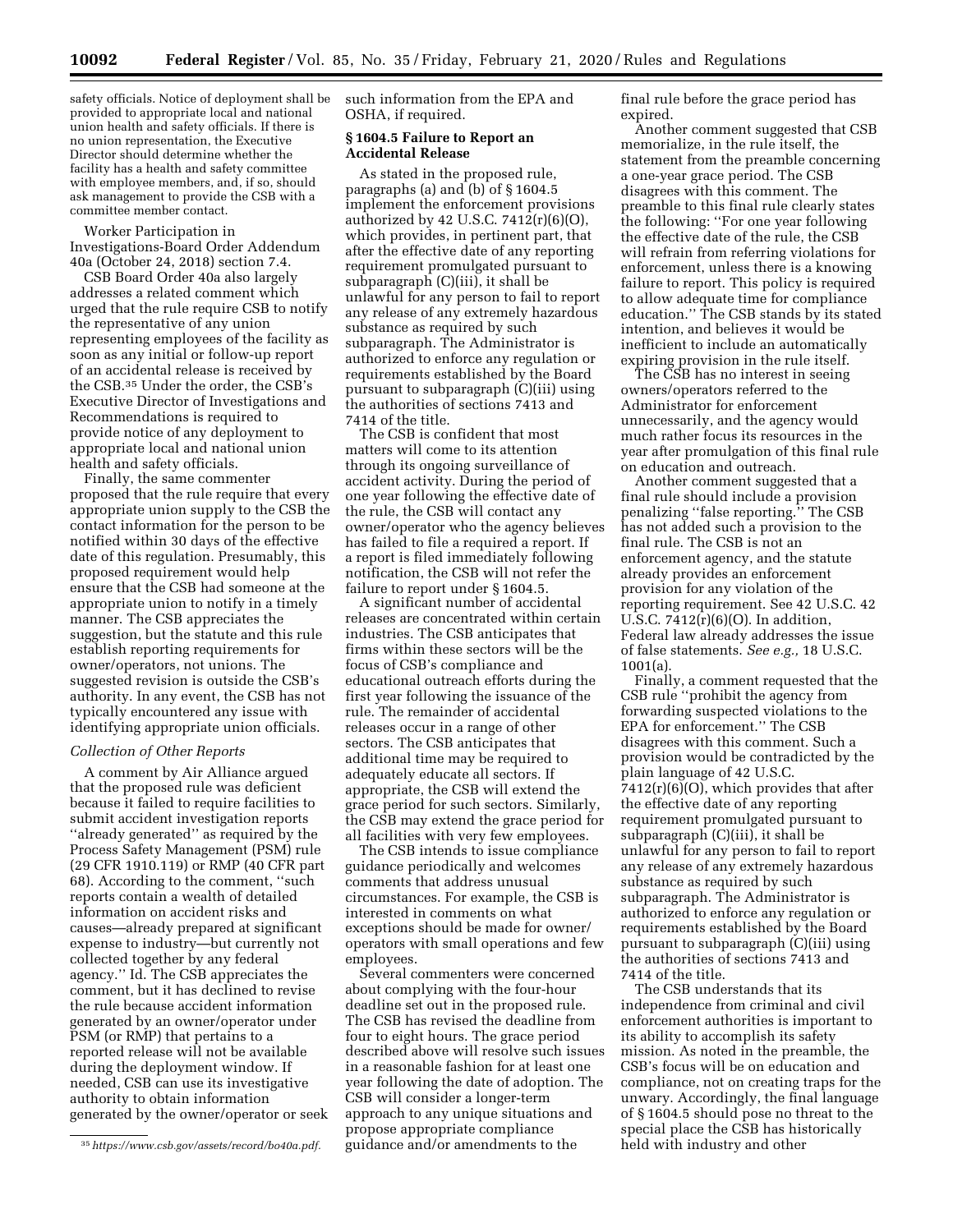stakeholders as a non-regulatory and non-enforcement agency. The CSB looks forward to working with owner/ operators and other stakeholders to help ensure compliance.

# **§ 1604.6 Public Availability of Accidental Release Records**

This section was included to clarify that the procedure for seeking records obtained pursuant to the rule is governed by the Freedom of Information Act, 5 U.S.C. 552, (FOIA); the CSB's procedural regulations for disclosure of records under the FOIA, 40 CFR part 1601; and other pertinent Federal laws governing the disclosure of Federal records information.

As noted in the proposed rule, neither 42 U.S.C. 7612(r)(6)(C)(iii) nor 42 U.S.C.  $7612(r)(6)(Q),$ <sup>36</sup> alone or in combination, authorize the immediate disclosure of accidental release record information apart from the requirements of the FOIA. Importantly, neither of these provisions, alone or in combination, authorize the immediate disclosure of accidental release report information in order to support emergency response and public safety operations. Such a reading would potentially conflict with the implementation of other existing public information and safety laws, such as EPCRA (see section 303), which are directly focused on emergency response, the protection of public health and safety, and the public release of information. The interpretation is also inconsistent with the National Response Framework (NRF) and the National Incident Management System (NIMS) 37 The CSB must respect pertinent principles of the NRF and NIMS regarding public communications during the early stages of an emergency response to a disaster.

Similarly, the CSB is not an alerting authority that participates in the Integrated Public Alert and Warning System (IPAWS), the nation's public alert and warning infrastructure.38 During an emergency, certain agencies and officials need to provide the public with lifesaving information quickly through established channels.

Finally, the immediate release of initial, uncorroborated accidental release information would be inconsistent with OMB and CSB's Data Quality Guidelines. The interest in the transparency of the CSB's data and methods shall not override other compelling interests such as national security, privacy, trade secrets, intellectual property, and other confidentiality protections. OMB Guidelines, para. V.b.3.ii.B.i.'' *https:// www.csb.gov/investigations/dataquality-/*.

One comment supported this proposed section saying that ''[s]uch report information is by nature both (i) sensitive and (ii) subject to error, due to the confusion associated with significant releases and the short reporting window. Disclosure via FOIA request should help minimize the propagation of erroneous reports through the news or social media and promote more accurate accounts of developments.'' Another commenter expressed concerns about data security even under a FOIA-based disclosure policy.

On the other hand, two commenters criticized the proposed rule for not making the reports available proactively. One suggested that ''making reporting information available to the public only through FOIA requests severely undermines the utility of the rule to inform workers, unions, affected communities and other interested parties of the existence and nature of accidental releases in a timely fashion.'' The commenter argued that some interested parties would lack enough information to make a FOIA request, and that the FOIA review process takes too long, citing the CSB's own statistics on the backlog of FOIA requests. It urged that all ''accidental release records collected by the CSB under this rule shall immediately be placed in a publicly-available, searchable database'' on the CSB's website. Another commenter similarly argued that the CSB should ''put at least the initial reports, and any corrections, in a searchable, publically [sic.] available database.'' It also suggested that ''making the records available on-line would also be easier and cheaper for agency.'' In support of its argument, one of the commenters relies on 42 U.S.C.  $7412(r)(6)(Q)$  ("Subsection Q"), which provides that any records, reports or information obtained by the Board shall be available to the Administrator, the Secretary of Labor, the Congress and the public, except that upon a showing satisfactory to the Board by any person that records, reports, or information, or particular part thereof (other than

release or emissions data) to which the Board has access, if made public, is likely to cause substantial harm to the person's competitive position.

According to this comment, Subsection Q requires immediate disclosure of any accidental release report.

However, the comment misinterprets the basic purposes of this regulation and of Subsection Q. This is a reporting rule, not a disclosure rule. The CSB has been delegated specific authority to issue this reporting rule by 42 U.S.C. 7412(r)(6)(C)(iii). That provision authorizes the CSB to ''establish by regulation requirements binding on persons for reporting accidental releases into the ambient air subject to the Board's investigatory jurisdiction.'' The provision does not authorize the CSB to disclose accidental release reports notwithstanding other laws governing the disclosure of Federal records. That is why the CSB final rule reiterates the applicability of its normal FOIA-based disclosure process for these records.

The commenter's reliance on Subsection Q is mistaken for several reasons. First, Subsection Q is not linked to the rulemaking authorization. Second, while the subsection indicates that reports and other information are ''available'' to the public unless they cause substantial harm to a person's competitive position, it does not require or authorize the CSB to publicly disclose any information, let alone incident notifications to be obtained via a reporting rule mandated by a separate subsection. Indeed, one purpose of this provision is to describe when documents *cannot* be released. Third, Subsection Q does not by its terms supersede the FOIA or exempt the CSB from other statutes governing sensitive information, such as the Privacy Act. This point is reinforced by 5 U.S.C 559, which provides that ''Subsequent statute [sic] may not be held to supersede or modify this subchapter . . . . except to the extent that it does so expressly.'' Because the FOIA, 5 U.S.C. 552 is in the same subchapter of Title 5 as section 559, and was enacted in 1966, this provision means that a subsequent statute like Subsection Q may not supersede or modify the FOIA unless it does so expressly—which it clearly does not.

Another flaw in the commenter's reasoning is that interpreting Subsection Q as a mandatory disclosure provision would also require the CSB to immediately disclose other types of sensitive documents it may have in its possession, such as those that contain (a) classified national security information shared by sister agencies,

<sup>36</sup>The CSB does not interpret subsection Q as in any manner amending the FOIA.

<sup>37</sup>*https://www.fema.gov/media-library-data/ 1572366339630-0e9278a0ede9ee 129025182b4d0f818e/National*\_*Response*\_

*Framework*\_*4th*\_*20191028.pdf*.

<sup>38</sup>*https://www.fema.gov/integrated-public-alertwarning-system* IPAWS provides public safety officials with an effective way to alert and warn the public about serious emergencies using the Emergency Alert System (EAS), Wireless Emergency Alerts (WEA), the National Oceanic and Atmospheric Administration (NOAA) Weather Radio, and other public alerting systems from a single interface.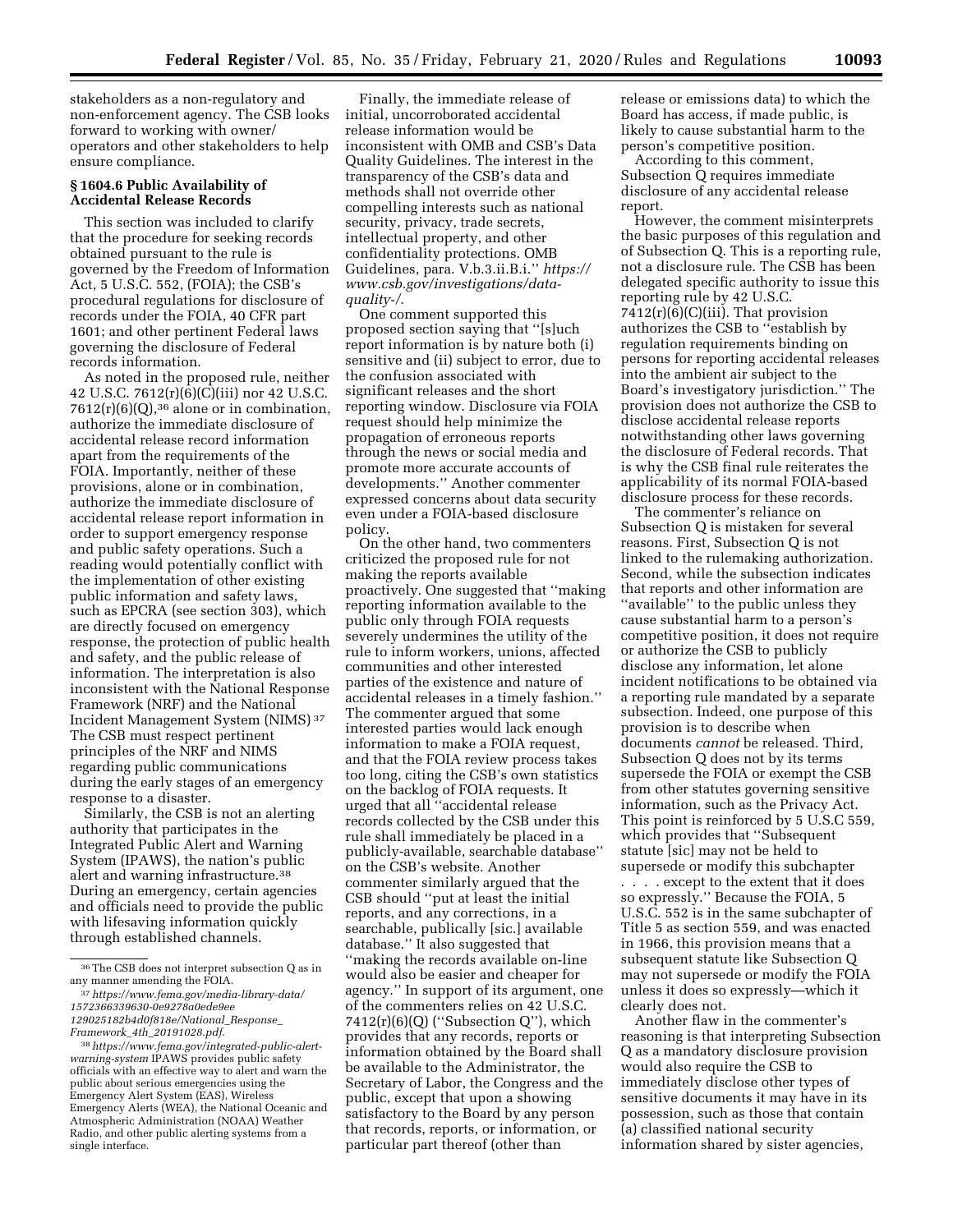(b) confidential business information, or (c) information that might invade privacy interests.

Finally, the commenter's interpretation of Subsection Q contradicts a recent decision of the DC District Court that denied access to plaintiffs who had filed a FOIA action which turned on the interpretation of the same key language that is in Subsection Q, *Environmental Integrity Project* v. *EPA,* 177 F. Supp. 3d. 36 (D.D.C. 2016). In that case, plaintiffs argued that a provision of the Clean Water Act (CWA), which includes the phrase ''shall be available to the public,'' entitled them to full disclosure of certain information collected by the EPA pursuant to the CWA, and that pertinent FOIA exemptions were inapplicable. The court disagreed, holding that the provision is not a comprehensive, freestanding scheme that replaces the FOIA exemption of confidential business information from release to the public. For all of the above reasons, the CSB disagrees with the commenter's interpretation of Subsection Q, and has not made revision to the final rule.

As discussed above, the CSB is obligated to comply with a number of Federal information disclosure laws. At the same time, the CSB has opposed efforts to use such laws to improperly shield such information from public disclosure. For example, the CSB successfully resisted such an attempt during the course of its investigation at Bayer Crop Sciences.39 The CSB's efforts led to a congressional oversight hearing, and soon thereafter, Congress passed the ''American Communities' Right to Public Information Act,'' which amended the disclosure law that had been at issue during the Bayer investigation.40

In 2010, the CSB successfully opposed Excel Energy's effort to delay publication of the CSB's Investigation Report into the Cabin Creek disaster in Georgetown, Colorado, in which a fire claimed five lives. *U.S.* v. *Excel Energy, Inc.,* 2010 WL 2650460 (D. Colo. 2010).41 More recently, a panel of the Ninth Circuit Court of Appeals ruled in favor of the CSB in its lengthy effort to obtain information from Exxon regarding the use of Hydrofluoric Acid at a refinery formerly owned by Exxon in Torrance, California. *U.S.* v. *Exxon* 

*Mobil Corp.,* 943 F.3d 1283 (9th Cir. 2019).42

Thus, the CSB's commitment to seek the facts and to report on them remains strong. The CSB's primary methods of sharing information with the public will remain investigation reports, videos, and safety recommendations. In particular, the CSB has often made recommendations to improve emergency preparedness and to promote the welfare of those living near facilities. However, the CSB recognizes the public interest in learning from initial accidental release information. The CSB occasionally receives FOIA requests for incident screening information. After appropriate review, the CSB has disclosed this information and will continue to do so. Moreover, as part of this rulemaking process, the CSB disclosed 10 years of information on 1,923 incidents.43

The CSB understands commenters' concerns about FOIA processing delays. The CSB's Chief FOIA Officer has acknowledged the backlog of FOIA requests, and the CSB is improving its response process, including by devoting additional personnel to the task. With the adoption of this final rule, the CSB will also devote additional resources to the collection and processing of initial accidental release information. In light of this, the CSB will proactively disclose, subject to any Federal statutory prohibitions on such disclosure, initial incident information, as defined in this rule at § 1604.4, at least once per year.

#### *Effective Date*

Two commenters suggested that the CSB delay the effective date of the rule to allow compliance education to take place. One suggested a delay of six months and the other of one year. The CSB understands and agrees with the intent of the comment. However, the CSB is concerned that a delayed effective date could be viewed as inconsistent with the court-ordered deadline for the rule. For this reason, the CSB has determined that it will not delay the effective date beyond the 30 days required by the Administrative Procedure Act. Instead, as discussed in the preamble to the proposed rule, to allow adequate time for compliance education and to address any other compliance issues raised in the

comments, the CSB will provide a oneyear grace period.

## **List of Subjects in 40 CFR Part 1604**

Hazardous substances, Reporting and recordkeeping requirements.

■ For the reasons set forth in the preamble, the Chemical Safety and Hazard Investigation Board adds part 1604 to title 40 of the Code of Federal Regulations to read as follows:

# **PART 1604—REPORTING OF ACCIDENTAL RELEASES**

Sec.

- 1604.1 Purpose.
- Definitions.
- 1604.3 Reporting an accidental release.
- 1604.4 Information required in an accidental release report.
- 1604.5 Failure to report an accidental release.
- 1604.6 Public availability of accidental release records.

**Authority:** 42 U.S.C. 7412(r)(6)(C)(iii); 42 U.S.C.  $7412(r)(6)(N)$ .

## **§ 1604.1 Purpose.**

The enabling legislation of the Chemical Safety and Hazard Investigation Board (CSB) provides that the CSB shall establish by regulation requirements binding on persons for reporting accidental releases into the ambient air subject to the Board's investigative jurisdiction. 42 U.S.C. 7412(r)(6)(C)(iii). This part establishes the rule required by the enabling legislation. The purpose of this part is to require prompt notification of any accidental release within the CSB's investigatory jurisdiction.

# **§ 1604.2 Definitions.**

As used in this part, the following definitions apply:

*Accidental release* means an unanticipated emission of a regulated substance or other extremely hazardous substance into the ambient air from a stationary source.

*Ambient air* means any portion of the atmosphere inside or outside a stationary source.

*Extremely hazardous substance*  means any substance which may cause death, serious injury, or substantial property damage, including but not limited to, any ''regulated substance'' at or below any threshold quantity set by the Environmental Protection Agency (EPA) Administrator under 42 U.S.C. 7412(r)(5).

*General public* means any person except for:

(1) Workers, employees, or contractors working for (or on behalf of) the owner or operator of a stationary source from which an accidental release has occurred; and

<sup>39</sup>CSB Investigation Report: Pesticide Chemical Runaway Reaction Pressure Vessel Explosion (2011) at pp. 11–13. *https://www.csb.gov/bayercropscience-pesticide-waste-tank-explosion/.* 

<sup>40</sup>The Act amended title 46 Section 70103(d).

<sup>41</sup>*https://www.csb.gov/xcel-energy-companyhydroelectric-tunnel-fire/.* 

<sup>42</sup>CSB Investigation Report: ExxonMobil Torrance Refinery Electrostatic Precipitator Explosion Torrance, California (2015) at pp. *https:// www.csb.gov/exxonmobil-refinery-explosion-/*.

<sup>43</sup>The CSB has also collected and published information on laboratory accidents spanning the years 2001 to 2018, which is available at *www.csb.gov.*